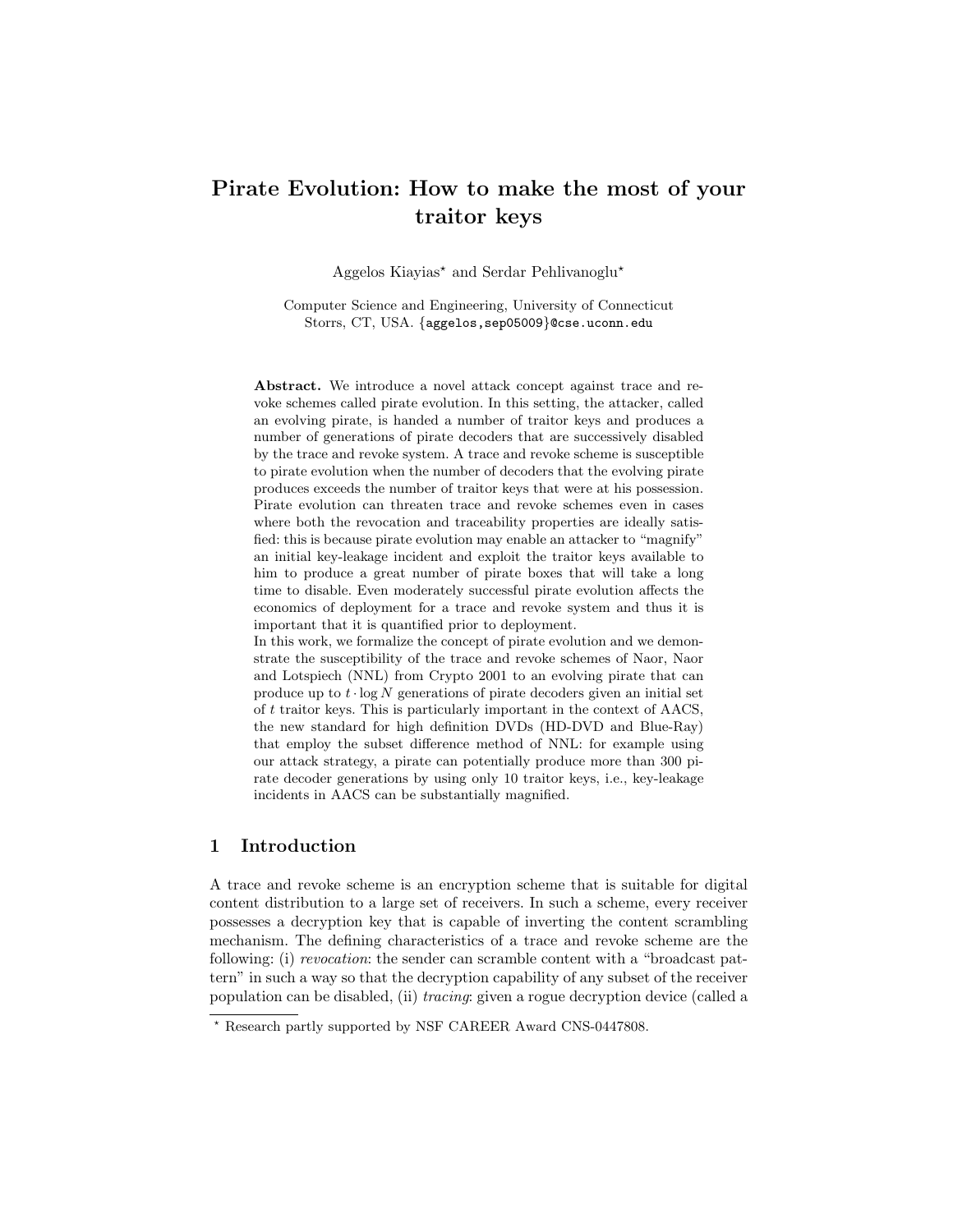pirate decoder) that was produced using the keys of a number of receivers (called traitors) it is possible to render such device useless from future transmissions. This can be done by identifying the traitors and revoking them or in some other fashion (that may not involve the direct identification of any traitor).

Trace and revoke schemes conceptually are a combination of two cryptographic primitives that have been originally suggested and studied independently: broadcast encryption, introduced by Fiat and Naor in [10] and studied further in e.g.,  $[13, 14, 22, 8, 15, 16, 21]$ , and traitor tracing and related codes, introduced by Chor, Fiat and Naor in [6] and studied further in e.g., [33, 23, 20, 2, 28–30, 17–19, 31, 34, 5, 27]. The combination of the two primitives appeared first in [24] and explored further in [9]. Trace and revoke schemes for stateless receivers were proposed in [22] and explored further in [15, 16]. The stateless receiver setting is of particular interest since it does not require receivers to maintain state during the life-time of the system; this greatly simplifies the system aspects and deployment management of a trace and revoke scheme.

The security requirements for trace and revoke schemes are relatively well understood when one considers the revocation or tracing components in isolation: the revocation component should be coalition resistant to an adversary that adaptively joins the system, is entirely revoked and subsequently attempts to decrypt a ciphertext. The tracing component should also be coalition resistant: an adversary given a set of keys should be incapable of producing a pirate decoder that cannot have at least one traitor identified. When Naor, Naor and Lotspiech [22] introduced the broadcast encryption framework of subset cover, they made the nice observation that if a broadcast encryption scheme satisfies a property called "bifurcation" then it is possible to construct an efficient tracing procedure that will produce ciphertexts that are unreadable by any given rogue pirate decoder; this satisfies the requirements for a trace and revoke scheme (albeit without identifying traitors directly). They proposed two combinatorial designs (called the complete-subtree and subset-difference method) for broadcast encryption that satisfy bifurcation and thus produced two trace and revoke schemes. The subset-difference scheme is particularly attractive as it enjoys a linear communication overhead during encryption (linear in  $r$  the number of revoked users) and it was employed as the basis for the new high definition DVD encryption standard, the AACS [1].

It is common in cryptographic design when a construction combines simultaneously two security functionalities (even when they are well understood in isolation) that the possibility for new forms of attacks springs up. In our case, in a trace and revoke scheme the adversaries that have been considered so far were attacking directly the revocation component (they were revoked and attempted to evade revocation) or the traceability component (they produced a pirate decoder that attempted to evade the tracing algorithm). This raises the question, in a trace and revoke scheme, are these the only relevant attack scenarios?

Pirate Evolution. Pirate evolution is a novel attack concept against a trace and revoke scheme that exploits the properties of the combined functionality of tracing and revocation in such a scheme. In a pirate evolution attack, a pirate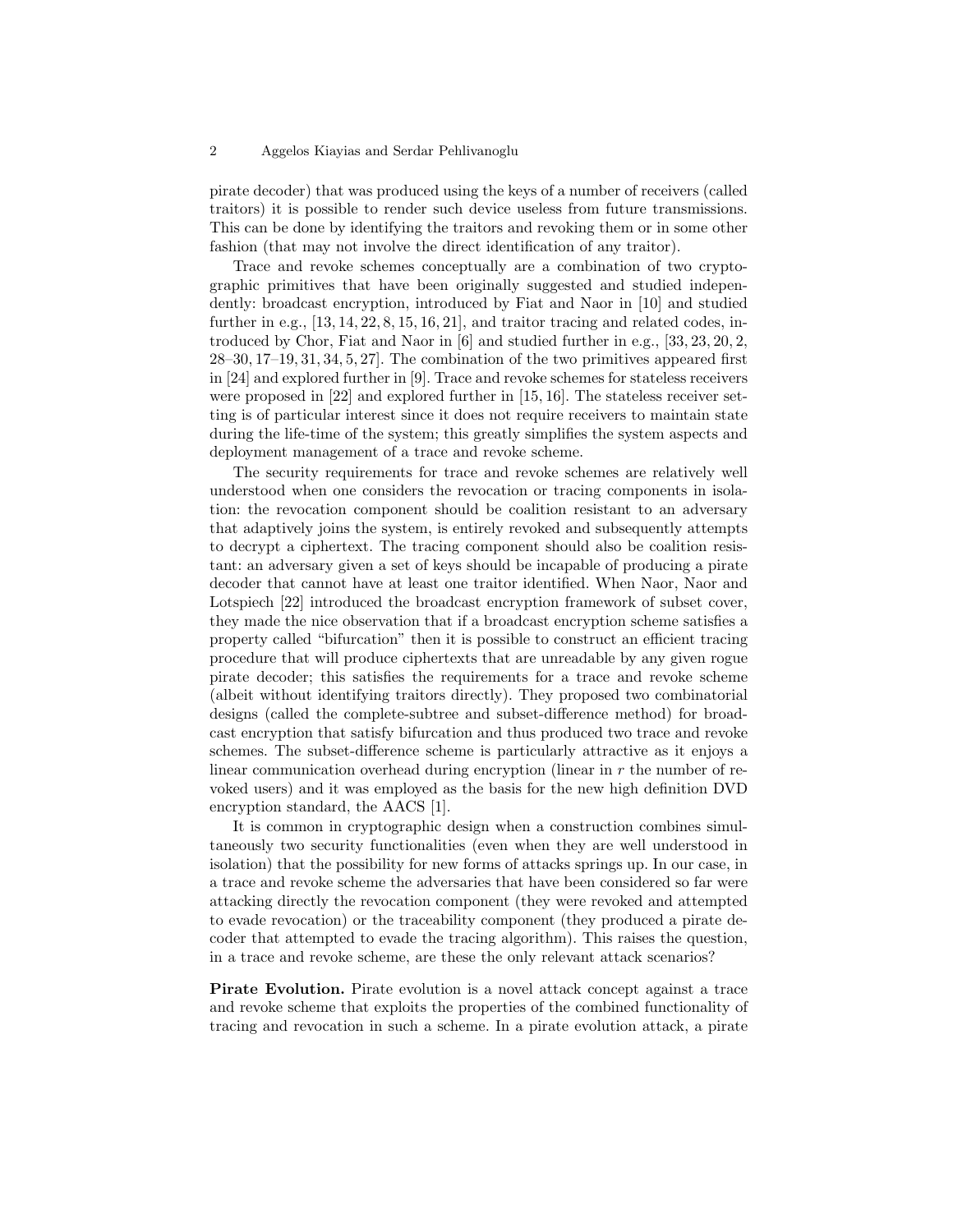obtains a set of traitor keys through a "key-leaking" incident. Using this set of keys the pirate produces an initial pirate decoder. When this pirate decoder is captured and disabled by the transmission system using the tracing mechanism, the pirate "evolves" the first pirate decoder by issuing a second version that succeeds in decrypting ciphertexts that have the broadcast pattern disabling the first decoder. The same step is repeated again and the pirate continues to evolve a new version of the previous decoder whenever the current version of pirate decoder becomes disabled from the system. A pirate that behaves as above will be called an evolving pirate and each version of the pirate decoder will be called a generation (as presumably many copies of the same pirate decoder may be spread by the pirate).

This is a novel attack concept as the adversary here is not trying to evade the revocation or the traceability component. Instead he tries to remain active in the system for as long as possible in spite of the efforts of the administrators of the system. We say that a trace and revoke scheme is immune to pirate evolution if the number of generations that an evolving pirate can produce equals the number of traitor keys that have been corrupted (i.e., the number of traitors). The number of traitors is a natural lower bound to the generations that an evolving pirate can produce: trivially, an evolving pirate can set each version it releases to be equal to the decoder of one of the traitors. Nevertheless, the number of generations that a pirate may produce can be substantially larger depending on the combinatorial properties of the underlying trace and revoke system. We call the maximum number of decoders an evolving pirate can produce, the pirate evolution bound evo of the trace and revoke scheme. Note that this bound will be a function of the number of traitors  $t$  as well as of other parameters in the system (such as the number of users).

When  $evo$  is larger than  $t$ , we say that a trace and revoke scheme is susceptible to pirate evolution. When evo is much larger than  $t$ , this means that an initial leaking incident can be "magnified" and be of a scale much larger than what originally expected. Interestingly, a system may satisfy both the tracing and revocation properties in isolation and still be rendered entirely useless if evo is sufficiently large (say super-poly in  $t$ ). In this case the trace and revoke scheme could be defeated by simply taking too long to catch up with an evolving pirate that could keep exploiting a minor initial key leakage incident to produce a multitude of pirate decoders in succession.

Even when evo is just moderately larger than  $t$ , it is an important consideration for a trace and revoke scheme in an actual deployment. The economics of a deployment would be affected and we believe that resilience against pirate evolution attacks should be part of the suggested considerations.

In this work, we introduce and study pirate evolution in the subset cover framework of stateless receivers of [22]. We first formalize the concept of pirate evolution through the means of an attack game played between the evolving pirate and a challenger that verifies certain properties about the pirate decoders produced by the evolving pirate. Next, we prove that it is in fact possible to design trace and revoke schemes that are immune against pirate evolution by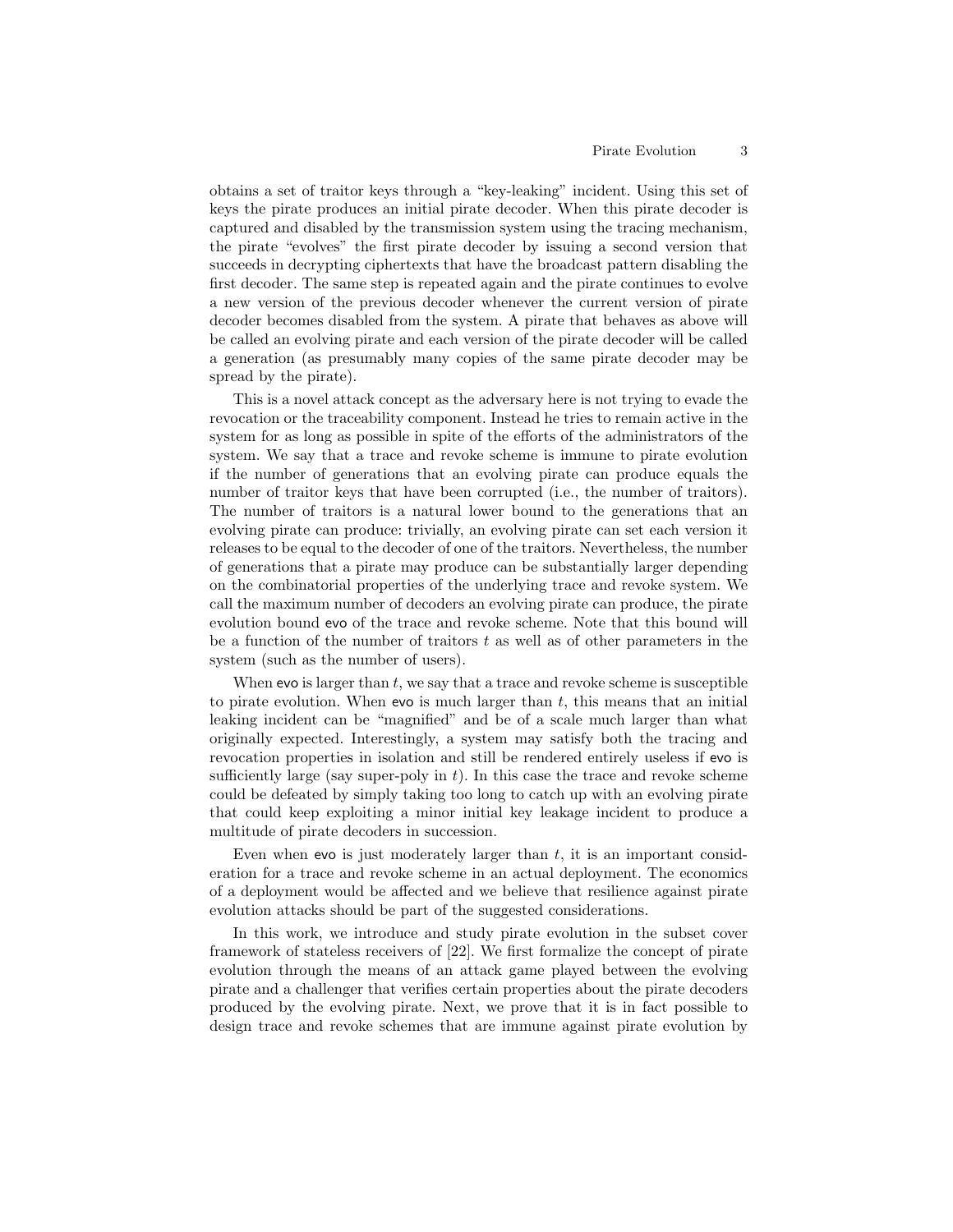presenting a simple design that renders any evolving pirate incapable of producing more pirate decoders than traitors. This result (albeit not very efficient as a trace and revoke scheme) shows that immunity against pirate evolution is attainable in principle. Still, it is interesting to note that immunity may come at a high cost for certain systems and thus it could be desirable in many settings to sacrifice immunity in favor of efficiency if the amount of pirate evolution that is possible is deemed to be within acceptable limits for the economics of a certain system deployment (compare this to the usual example of a bank that allows a few fraudulent transactions if the incurred losses can be factored into the profits).

Next, we focus on the complete-subtree and subset-difference trace and revoke systems of [22]. We demonstrate both these schemes are susceptible to pirate evolution. Each of our pirate evolution attacks requires careful scheduling of how the traitor keys are expended by the pirate; moreover in both cases there is sensitivity to the "geometry" of the leaking incident. For the complete subtree method we present a pirate evolution attack that given  $t$  traitor keys, it enables an evolving pirate to produce up to  $t \log(N/t)$  generations where N is the total number of users in the system (actually number of leaves in the tree, as the set of currently active users may be much less). For the subset difference method we present a pirate evolution attack that given  $t$  traitor keys, it enables an evolving pirate to produce up to  $t \log N$  generations of pirate decoders.

In the context of AACS, [1], the new encryption standard for high definition DVDs, where the subset-difference method of [22] is deployed, the pirate evolution attack we present suggests that each single traitor key can be used to yield up to 31 generations of pirate decoders (refer to section 3.3).

# 2 The Subset-Cover Revocation Framework

The Subset-Cover revocation framework [22] is an abstraction that can be used to formulate a variety of revocation methods. It defines a set of subsets that cover the whole user population and assigns (long-lived) keys to each subset; each user receives a collection of such keys (or derived keys). We denote by N the set of all users where  $|N| = N$  and  $R \subset N$  the set of users that are to be revoked at a certain instance where  $|R| = r$ . Note that N is not necessarily the set of currently active users but the number of all users that are anticipated in the lifetime of the system.

The goal of the sender is to transmit a message  $M$  to all users such that any  $u \in N \backslash R$  can recover the message whereas the revoked users in R can not recover it. Note that the non-recovery property should also extend to any coalition of revoked users. The framework is based on a collection of subsets  $\{S_i\}_{i\in\mathcal{I}}$  where  $\mathsf{S}_j \subseteq \mathsf{N}$  such that any subset  $\mathsf{S} \subseteq \mathsf{N}$  can be partitioned into disjoint subsets of  $\{S_j\}_{j\in\mathcal{J}}$ . Each subset  $S_j$  is associated with a *long-lived* key  $L_j$ . Users are assumed to be initialized privately with a set of keys such that u has access to  $L_j$  if and only if  $u \in S_j$ . The private data assigned to user u in this intialization step will be denoted by  $\mathcal{I}_u$ . In particular we define  $\mathcal{I}_u = \{j \in \mathcal{J} \mid u \in \mathsf{S}_j\}$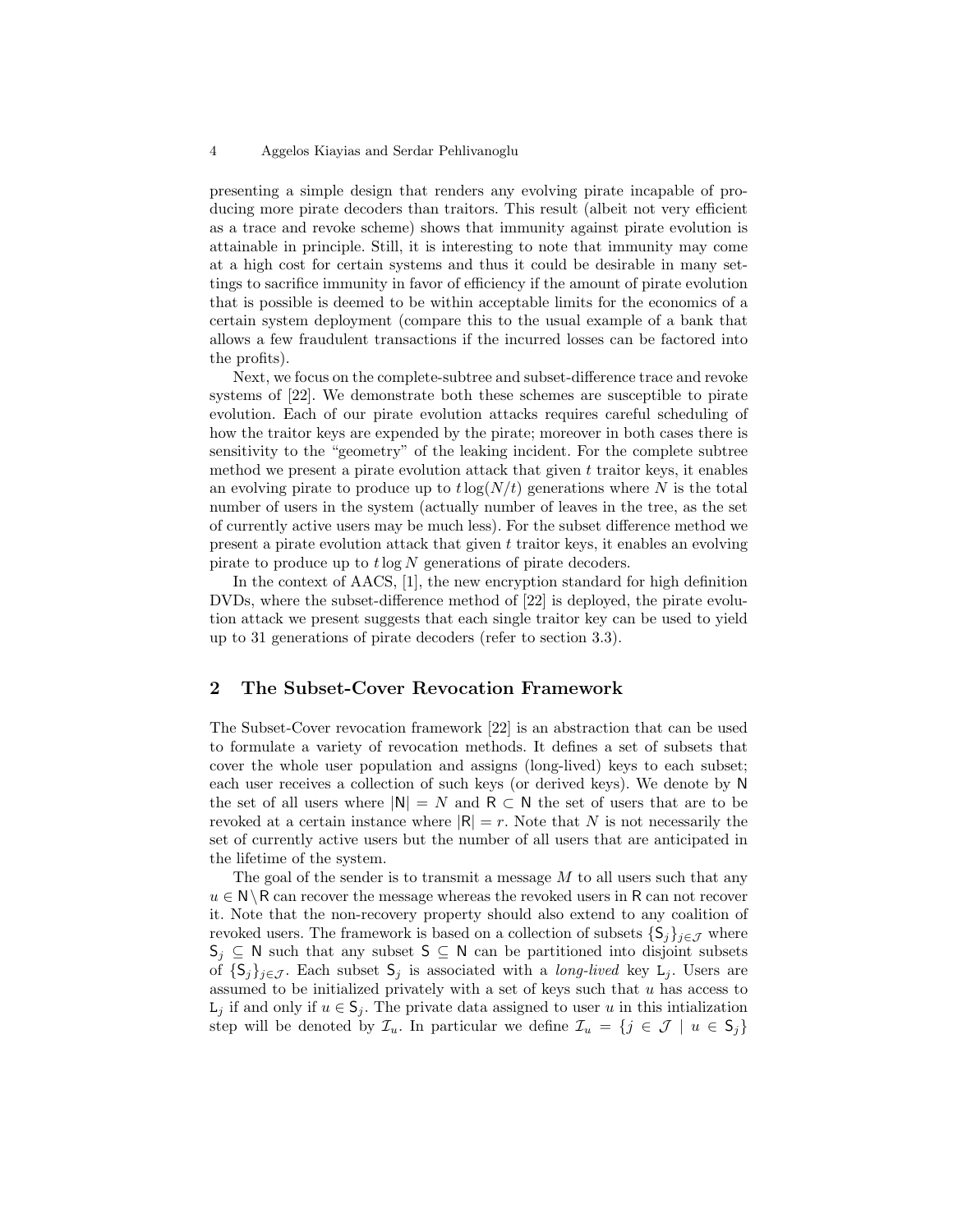and  $\mathcal{K}_u = {\mathcal{L}_j \mid j \in \mathcal{I}_u}$ . Given a revoked set R, the remaining users  $\mathsf{N} \setminus \mathsf{R}$  are partitioned into disjoint  $\{S_{i_1},...,S_{i_m}\}\subset \{S_j\}_{j\in\mathcal{J}}\}$  so that  $\mathsf{N}\setminus\mathsf{R}=\bigcup_{j=1}^m S_{i_j}$ . The transmission of the message  $M$  is done in a hybrid fashion. First a random session key K is encrypted with all *long-lived* keys  $L_{i_j}$  corresponding to the partition, and the message  $M$  is encrypted with the session key. Two encryption functions are being used in this framework: (1)  $\mathcal{F}_K$ :  $\{0,1\}^* \mapsto \{0,1\}^*$  to encrypt the message. (2)  $\mathcal{Q}_L: \{0,1\}^l \mapsto \{0,1\}^l$  to encrypt the session key. Each broadacast ciphertext will have the following form:

$$
\langle [i_1, i_2, \dots i_m, \mathcal{Q}_{L_{i_1}}(K), \mathcal{Q}_{L_{i_2}}(K), \dots \mathcal{Q}_{L_{i_m}}(K)], \underbrace{\mathcal{F}_K(M)}_{\text{BODY}} \rangle
$$
 (1)

The receiver u decrypts a given ciphertext  $\mathcal{C} = \langle [i_1, i_2, \ldots i_m, C_1, C_2, \ldots C_m],$  $M'$  as follows: (i) Find  $i_j$  such that  $u \in \mathsf{S}_{i_j}$ , if not respond null, (ii) Obtain  $\mathsf{L}_{i_j}$  from  $\mathcal{K}_u$ . (iii) Decrypt the session key:  $K' = \mathcal{Q}_{L_{i_j}}^{-1}(C_j)$ . (iv) Decrypt the message:  $M = \mathcal{F}_K^{-1}(M')$ . In [22], two methods in the subset cover framework are presented called the Complete Subtree CS and the Subset Difference SD.

Tracing Traitors in the Subset Cover Framework. Beyond revoking sets of users that are not supposed to receive content, trace and revoke schemes are supposed to be able to disable the rogue pirate decoders which are constructed using a set of traitor's keys that are available to the pirate. One way this can be achieved is to identify a traitor given access to a pirate box and then add him to the set of revoked users. Given that the goal of tracing is to disable the pirate box, the NNL tracing algorithm focuses on just this security goal. In the NNL setting, it is sufficient to find a "pattern" which makes the pirate box unable to decrypt.

Regarding the tracing operation, the following assumptions are used for the pirate decoder: (1) the tracing operation is black-box, i.e., it allows the tracer to examine only the outcome of the pirate decoder as an oracle. (2) the pirate decoder is not capable of recording history; (3) the pirate decoder lacks a "locking" mechanism which will prevent the tracer to pose more queries once the box detects that it is under tracing testing. (4) the pirate decoder succeeds in decoding with probability greater than or equal to a threshold q.

Based on the above, the goal of the tracing algorithm is to output either a non-empty subset of traitors, or a partition of  $N \setminus R = \bigcup_{j=1}^m S_{i_j}$  for the given revoked users R, such that if this partition is used to distribute content M in the framework as described above it is impossible to be decrypted by the pirate box with sufficiently high probability (larger than the threshold  $q$ ); at the same time, all good users can still decrypt.

The tracing algorithm can be thought of as a repeated application of the following basic procedure that takes as input a partition: First it is tested whether the box decrypts correctly with the given partition  $\bigcup_{j=1}^m \mathsf{S}_{i_j}$  (with probability p greater than the threshold). If not, the subset tracing outputs the partition as the output of the tracing algorithm. Otherwise, it outputs one of the subsets containing at least one of the traitors. The tracing algorithm then partitions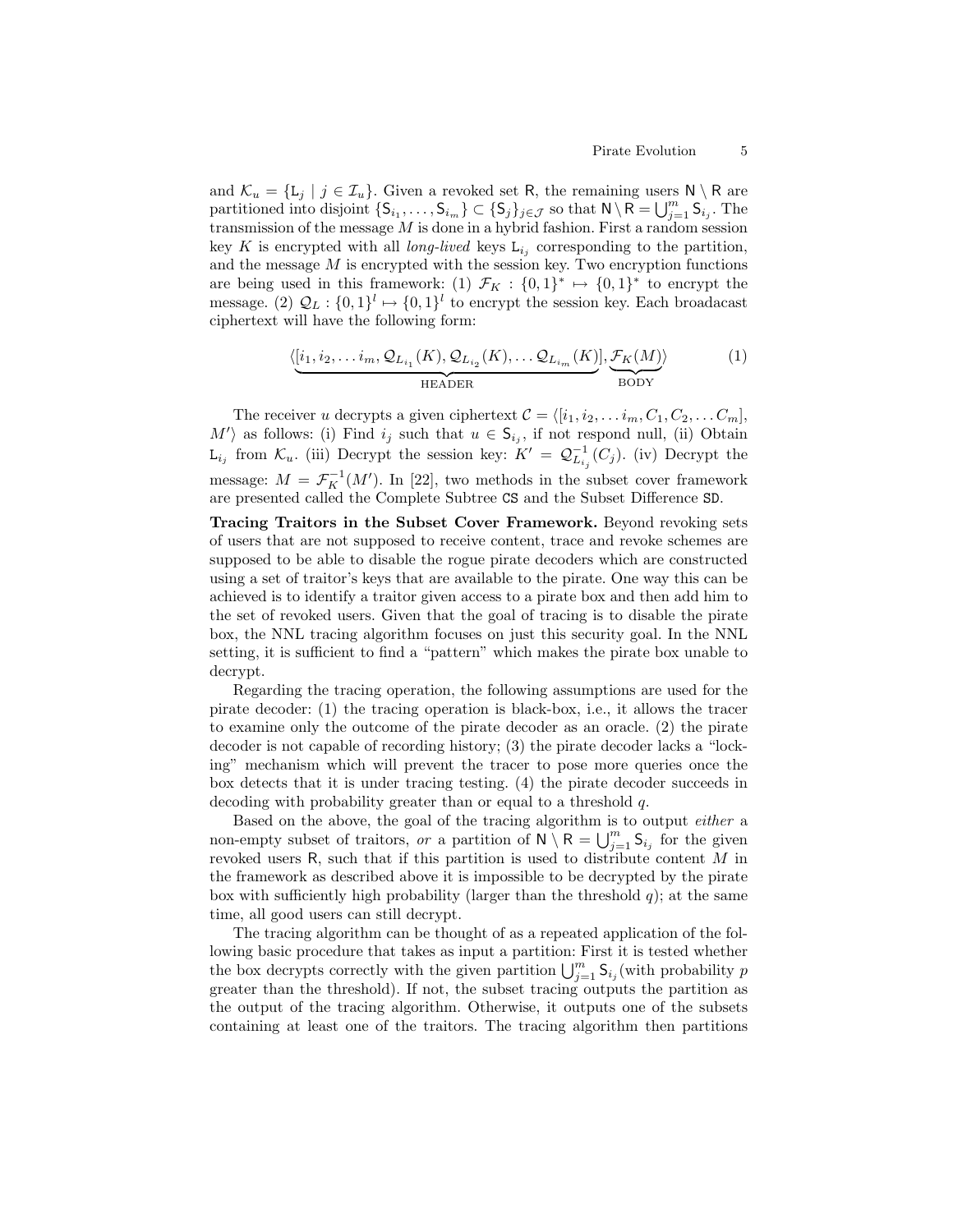that subset somehow and inputs the new partition (that is more "refined") to the next iteration of the basic procedure. If the subset resulting by the basic procedure contains only one possible candidate, then we can revoke that user since it is a traitor. Here is how the basic procedure works:

Let  $p_i$  be the probability that the box decodes the special tracing ciphertext

$$
\langle [i_1, i_2, \ldots i_m, \mathcal{Q}_{L_{i_1}}(R), \mathcal{Q}_{L_{i_2}}(R), \ldots \mathcal{Q}_{L_{i_j}}(R), \mathcal{Q}_{L_{i_{j+1}}}(K), \ldots \mathcal{Q}_{L_{i_m}}(K)], \mathcal{F}_K(M) \rangle
$$

where R is a random string of the same length as the key K. Note that  $p_0 = p$ and  $p_m = 0$ , hence there must be some  $0 < j \le m$  for which  $|p_{j-1} - p_j| \ge \frac{p}{m}$ . Eventually, this leads the existence of a traitor in the subset  $S_{i_j}$  under the assumption that it is negligible to break the encryption scheme  $Q$  and the key assignment method.

The above can be turned into a full-fledged tracing algorithm, as long as the Subset-Cover revocation scheme satisfies the "Bifurcation property": any subset  $\mathsf{S}_k$  can be partitioned into not extremely uneven sets  $\mathsf{S}_{k_1}$  and  $\mathsf{S}_{k_2}$ . Both CS and SD methods allow us to partition any subset  $S_k$  into two subsets with the Bifurcation property. For the Complete Subset, it is simply taking the subsets rooted at the children of node  $v_k$ . For the SD method, given  $S_{i,j}$  we take the subsets  $S_{i,c}$  and  $S_{c,j}$  where  $v_c$  is a child of the node  $v_i$  and  $v_j$  is on the subset rooted at  $v_c$ . Formally, we have the following definition for tracing algorithm and encryption procedure after tracing pirate boxes to disable them recovering message:

**Definition 1.** For a given set of revoked users R and pirate boxes  $B_1, B_2, \cdots, B_s$ caught by the sender, the encryption function first finds a partition  $S$  which renders the pirate boxes useless and outputs the ciphertext. Let  $\mathcal T$  be the tracing function outputting the partition to render the pirate boxes useless, then:  $\mathcal{T}^{B_1,B_2,\cdots,B_s}(\mathsf{R})=\mathcal{S}$ . Denote the ciphertext created by the encryption scheme interchangeably by following notations:  $C = \mathcal{E}_{\mathcal{R}}^{B_1,B_2,\cdots,B_s}(M)$  or  $\mathcal{C} = \mathcal{E}_{\mathcal{S}}(M)$ , where  $\mathcal{E}_k^{-1}(\mathcal{C}) = M$  for  $k \notin \mathsf{R}$ , and any pirate box  $B_i$ ,  $0 < i \leq s$ , decrypts the ciphertext with probability less than threshold q, i.e.  $Prob[B_i(\mathcal{C}) = M] < q$ .

According to the above definition, the sender applies tracing algorithm on the pirate boxes he has access to before broadcasting the message.

# 3 Pirate Evolution

In this section we introduce the concept of pirate evolution. We present a game based definition that is played with the adversary which is the "evolving pirate." Let  $t$  be the number of traitor keys in the hands of the pirate. The traitor keys are made available to the pirate through a key-leaking "incident"  $\mathcal L$  that somehow chooses a subset of size t from the set  $\{\mathcal{I}_1, \ldots, \mathcal{I}_N\}$  (the set of all users' private data assigned by a function G with a security parameter  $\lambda$ ). We permit  $\mathcal L$  to be also based on the current set of revoked users R. Specifically, if  $\mathsf{T} = \mathcal{L}(\mathcal{I}_1, \mathcal{I}_2, \cdots, \mathcal{I}_n, t, \mathsf{R})$  then  $|\mathsf{T}| = t$ ,  $\mathsf{T} \subseteq {\mathcal{I}_u \mid u \in \mathsf{N} \setminus \mathsf{R}}$ . This models the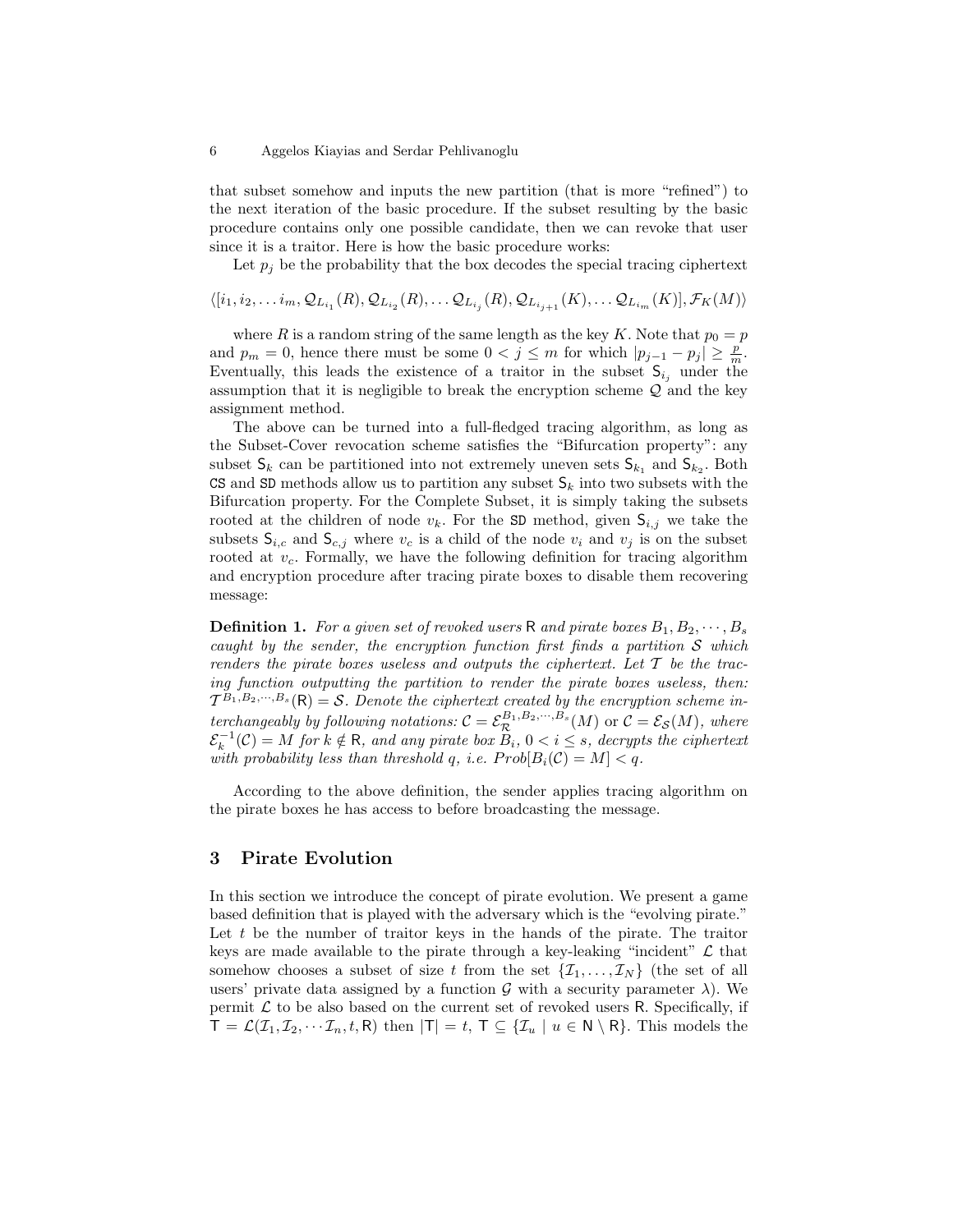fact that the evolving pirate may be able to select the users that he corrupts. Separating the evolving pirate from the leaking incident is important though as it enables us to describe how a pirate can deal with leaking incidents that are not necessarily the most favorable (the pirate evolution attacks that we will describe in the sequel will operate with any given leaking incident and there will be leaking incidents that are more favorable than others). We note that partial leaking incidents can also be considered within our framework.

Once the leaking incident determines the private user data that will be available to the evolving pirate (i.e., the traitor key material), the evolving pirate  $\mathcal P$ receives the keys and produces a "master" pirate box B. The pirate is allowed to have oracle access to an oracle  $\mathcal{E}_{R}(\mathcal{M})$  that returns ciphertexts distributed according to plaintext distribution that is employed by the digital content distribution system (i.e., the access we consider is not adaptive); an adaptive version of the definition (similar to a chosen plaintext attack against symmetric encryption) is also possible.

Given the master pirate box, an iterative process is initiated: the master pirate box spawns successively a sequence of pirate decoders  $B_1, B_2, \ldots$  where  $B_i = \mathcal{B}(1^{t+\log N}, \ell)$  for  $\ell = 1, 2, \ldots$  Note that we loosely think that the master box is simply the compact representation of a vector of pirate boxes; the time complexity allowed for its operation is polynomial in  $t + \log N + \log \ell$  (this can be generalized in other contexts if needed — we found it to be sufficient for the evolving pirates strategies we present here). Each pirate box is tested whether it decrypts correctly the plaintexts that are transmitted in the digital content distribution system with success probability at least  $q$ . The first pirate box is tested against the "initial" encryption function  $\mathcal{E}_{R}(\cdot)$ , whereas any subsequent box is tested against  $\mathcal{E}_{\mathsf{R}}^{B_1,B_2,\cdots B_{i-1}}(\cdot)$  which is the encryption that corresponds to the conjunctive revocation of the set R and the tracing of all previous pirate boxes. The iteration stops when the master pirate box  $\beta$  is incapable of producing a pirate decoder with decryption success exceeding the threshold  $q$ . Each iteration of the master box corresponds to a "generation" of pirate boxes. The number of successfully decoding pirate generations that the master box can spawn is the output of the game-based definition given below. The trace and revoke scheme is susceptible to pirate evolution if the number of generations returned by the master box is greater than  $t$ . Note that the amount of susceptibility varies with the difference between the number of generations and  $t$ ; the pirate evolution bound evo is the highest number of generations any evolving pirate can produce. Formally, we have the following:

**Definition 2.** Consider the game of figure 1 given two probabilistic machines  $P, \mathcal{L}$  and parameters  $R \subseteq \{1, 2, \dotsm\}$ , t,  $r = |R|, q$ . Let  $PE_{\mathcal{P}, \mathcal{L}}^R(t)$  be the output of the game. We say that the trace and revoke scheme  $TR = (\mathcal{G}, \mathcal{Q}, \mathcal{F})$  is immune to pirate evolution with respect to key-leaking incident  $\mathcal L$  if, for any probabilistic polynomial time adversary P, any R and any  $t \in \{1, ..., |N - R|\}$ , it holds  $PE_{\mathcal{P},\mathcal{L}}^{\mathsf{R}}(t) = t$ . We define the pirate evolution bound  $\mathsf{evo}[\mathsf{TR}]$  of a trace and revoke scheme TR as the supremum of all  $PE_{\mathcal{P},\mathcal{L}}^{R}(t)$ , for any leaking incident  $\mathcal{L}$ , any set of revoked users R and any evolving pirate  $P$ ; note that evo[TR] is a function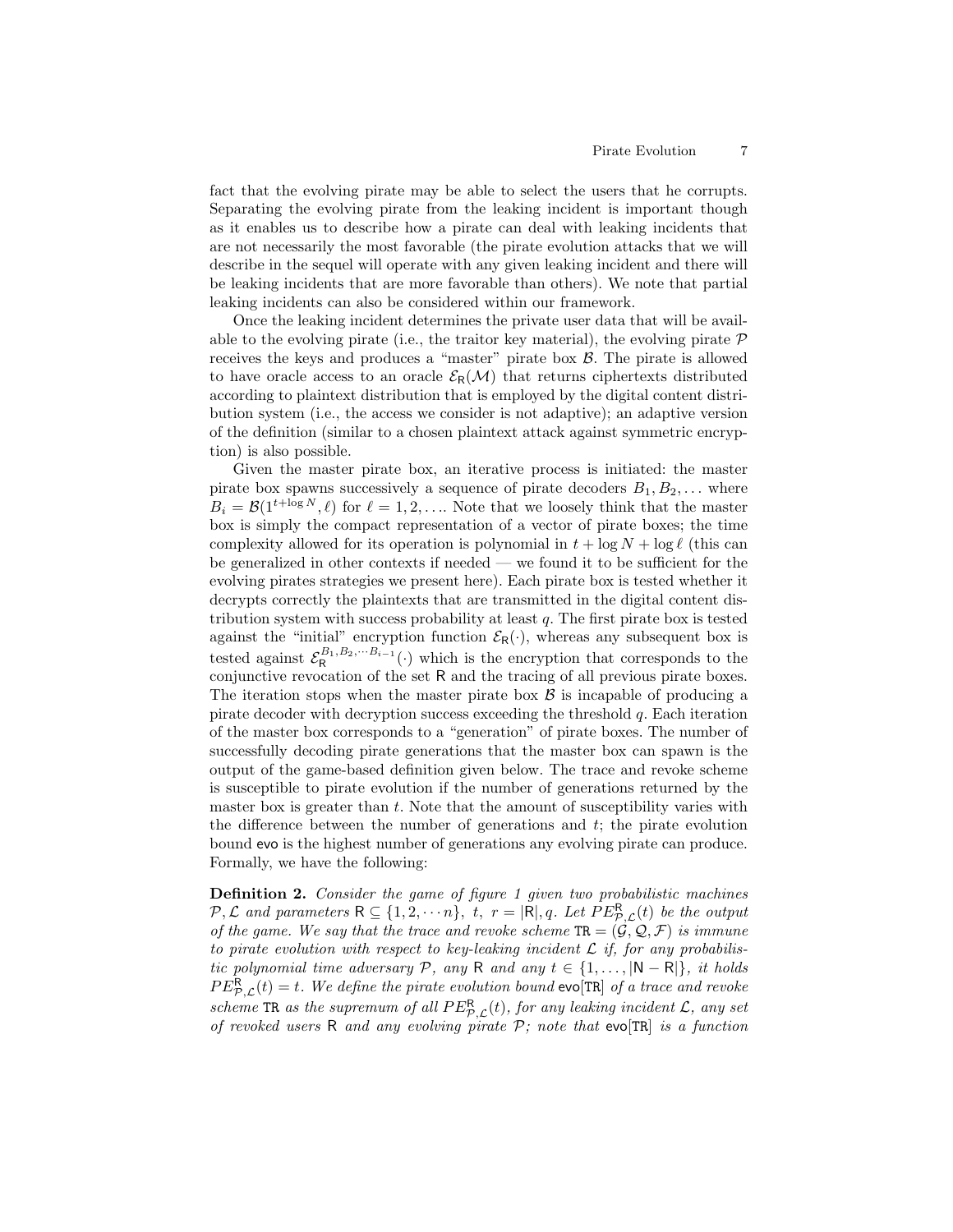$\langle \mathcal{I}_1, \mathcal{I}_2, \cdots \mathcal{I}_N \rangle \leftarrow \mathcal{G}(1^{\lambda}; \rho; N)$  where  $\rho \leftarrow \text{Coins}$  $\mathsf{T} \leftarrow \mathcal{L}(\mathcal{I}_1, \mathcal{I}_2, \cdots \mathcal{I}_n, t, \mathsf{R}); \, \mathsf{K} = \{ \mathcal{K}_u \mid u : \mathcal{I}_u \in \mathsf{T} \}$  $\mathcal{B} \leftarrow \mathcal{P}^{\mathcal{E}_{\mathsf{R}}(\mathcal{M})}(\mathsf{T},\mathsf{K})$  where  $\mathcal{E}_{\mathsf{R}}(\mathcal{M})$  is an oracle that returns  $\mathcal{E}_{\mathsf{R}}(m)$  with  $m \leftarrow \mathcal{M}$  $\ell = 0$ repeat  $\ell = \ell + 1$  $B_{\ell} \leftarrow \mathcal{B}(1^{t+\log N}, \ell)$ until  $Prob[B_{\ell}(\mathcal{E}_{\mathsf{R}}^{B_1,B_2,\cdots B_{\ell-1}}(m)) = m] < q$  with  $m \leftarrow \mathcal{M}$ output  $\ell$ .

Fig. 1. The attack game played with an evolving pirate.

of t and possibly of other parameters as well. A scheme is susceptible to pirate evolution if its pirate evolution bound satisfies  $\text{evo}[TR] > t$ .

Note that immunity against pirate evolution attacks is possibly a stringent property; even though we show that it is attainable (cf. the next section) it could be sacrificed in favor of efficiency. Naturally, using a trace and revoke scheme that is susceptible to a pirate evolution that produces many pirate decoders may put the system's managers at a perilous condition once a leaking incident occurs (and as practice has shown leaking incidents are unavoidable). The decision to employ a particular trace-and-revoke scheme in a certain practical setting should be made based on a variety of requirements and constraints and the system's behavior with respect to pirate evolution should be one of the relevant parameters that must be considered in the security analysis.

## 3.1 A Trace and Revoke Scheme Immune to Pirate-Evolution

In this section we show a simple trace and revoke design that achieves immunity against pirate-evolution. The system simply encrypts the session key with the unique key of each user in the system that is not revoked. This kind of linear length trace and revoke scheme can be formalized in the context of the Subset-Cover framework as follows:

**Definition 3.** Let  $|S_j| = 1$  for all  $j \in \mathcal{J} = \{1, 2, \cdots N\}$ , i.e. the collection is consist of single element sets. Thus, for any user u,  $|\mathcal{K}_u| = |\{\mathsf{L}_u\}| = 1$  holds. The key assignment  $\mathcal{G}(1^{\lambda}, N)$  is done by choosing a random key for each  $\mathsf{S}_j$ . The encryption functions  $Q$  and  $\mathcal F$  are encryption functions used in any Subset-Cover framework. We say such trace and revoke scheme  $(\mathcal{G}, \mathcal{Q}, \mathcal{F})$  is called linear length scheme since the size of cover for non-revoked users in  $N \ R$  will be linear  $in |N| - |R|$ .

The header of a ciphertext  $\mathcal C$  contains the encryption of session key  $\mathcal Q_{\mathrm{L}_u}(K)$ if user  $u \in N \setminus R$ . Under the assumption of sufficiently strong  $\mathcal{Q}(\cdot)$  no other user will be able recover session key through  $\mathcal{Q}_{L_u}(K)$  and a user u will not be able to recover session key unless the header contains  $\mathcal{Q}_{L_u}(K)$ . We show that immunity to pirate evolution is achievable: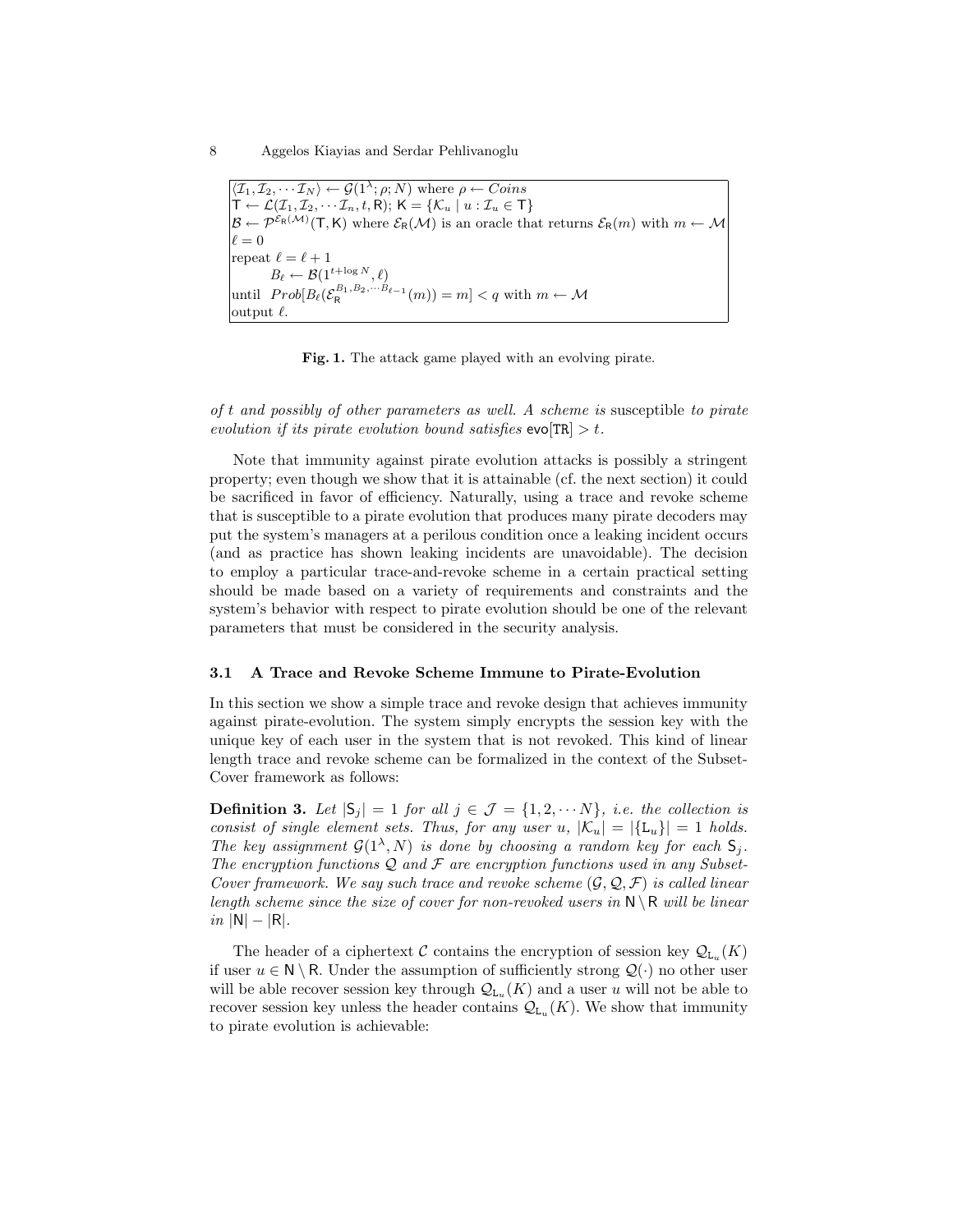**Theorem 1.** The trace and revoke scheme as defined in Definition 3 is immune to pirate evolution, i.e. for all polynomial-time adversaries  $P$  and for any key leaking incident  $\mathcal{L}, PE_{\mathcal{P},\mathcal{L}}^{R}(t) = t.$ 

## 3.2 Pirate Evolution for the Complete Subtree Method

In this section, we demonstrate that the complete subtree method (CS) of [22] is susceptible to pirate evolution. Specifically, we present an evolving pirate that can produce up to  $t \log N/t$  pirate boxes, given t traitor keys. Below we present some definitions that will be used throughout this section:

**Definition 4.** The partition  $S = T(R)$  is the set of subsets  $S_{i_1}, S_{i_2}, \cdots S_{i_m}$ where,  $0 < j \leq m$ ,  $i_j \in \mathcal{J}$  corresponds to a node in the full binary tree. Denote the root of subtree containing the users in  $S \in \{S_j\}_{j \in J}$  by root(S), in general we will be using root() as a function outputting root of a given tree. Suppose  $T = \mathcal{L}(I_1, \dots, I_n, t, R)$ , then we say the Steiner tree  $ST(T, S)$  is the minimal subtree of the binary tree rooted at root $(S)$  that connects all the leaves on which the users in  $\top \cap S$  are placed.

We denote the unique key of a node v by  $L(v)$ . It is possible for any  $u \in S$  to deduce  $L(root(S))$  from its private information  $\mathcal{I}_u, \mathcal{K}_u$ . A pirate box  $Box(L(v))$  is a decoder that uses the key associated to S where  $root(S) = v$ ; it decrypts  $\mathcal{E}_S(\cdot)$ iff there exists  $a \leq \mathcal{S} s.t. root(\mathsf{S}) = v$  holds. in other terms,  $Box(\mathsf{L}(v))$  decrypts  $C = \mathcal{E}_{\mathsf{R}}(\cdot)$  iff the header of C contains the encryption  $\mathcal{Q}_{\mathsf{L}(v)}(K)$ .

Figure 2 is an illustration for the partition of non-revoked users and the set of traitors in a broadcasting scheme using the CS method. The description of the



Fig. 2. Complete Subtree with cover and set of traitors

evolving pirate relies on a simple observation that is the following lemma:

**Lemma 1.** For a given set of revoked users R let  $\mathcal{T}^{P_i}(\mathsf{R})$  be the partition generated after tracing pirate box  $P = Box(L(v))$ . Let S be the subset such that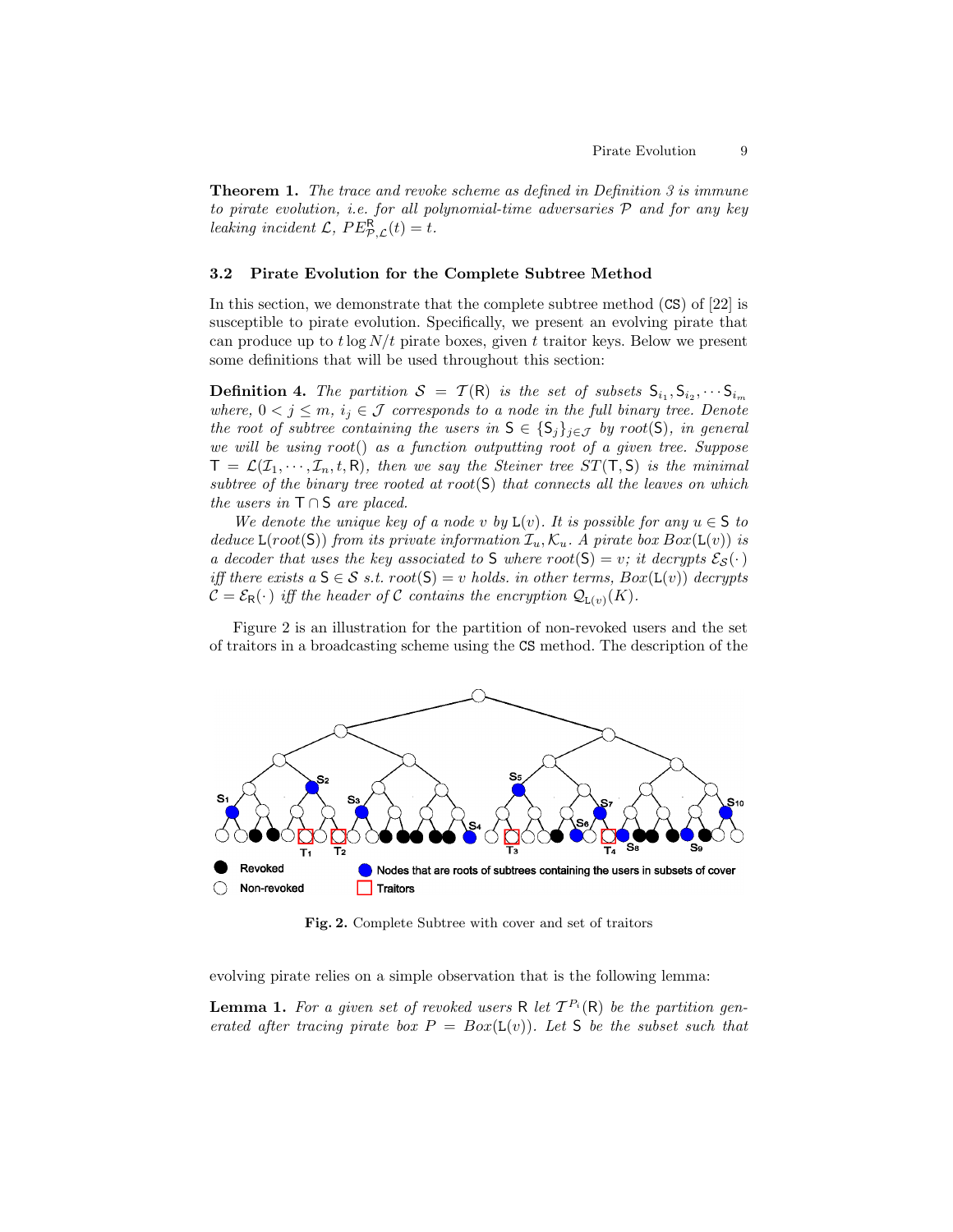$root(\mathsf{S}) = v$  holds. Suppose  $\mathsf{S} = \mathsf{S}_L \cup \mathsf{S}_R$  where subset  $\mathsf{S}_L$  (resp.  $\mathsf{S}_R$ ) is left (resp. right) part of the subtree rooted at v. It holds that:  $S \in \mathcal{T}(\mathsf{R})$  if and only if  $S_L \in \mathcal{T}^P(\mathsf{R})$  and  $S_R \in \mathcal{T}^P(\mathsf{R})$ .

According to the above lemma, the pirate will be able to produce a new version of pirate box after  $P_i = Box(L(root(S)))$  is caught. That is true because after tracing  $P_i$ , a traitor u is either in  $\mathsf{S}_L$  or  $\mathsf{S}_R$ , and the pirate still will be able to produce a new box by using the key associated to  $S_L$  or  $S_R$  depends on which one contains  $u$ ). The motivation of the evolving pirate is exploiting the above observation to successively generate pirate boxes.

We define the master pirate box  $\mathcal B$  produced by the adversary  $\mathcal P^{\mathcal E_R(\mathcal M)}(T,K)$ as producing a vector of pirate boxes.  $\beta$  constructs the sequence of pirate boxes by walking on the nodes of the forest of Steiner trees  $\{ST(T, S) | S \in T(R)\}.$ More technically, it recursively runs a procedure called makeboxes on each  $Tree =$  $ST(T, S)$  which first creates a pirate box Box by using the unique key assigned to the node  $root$ (Tree). It then splits the Tree into two trees. The splitting is needed because tracing Box will result in the partition of the subset S. Thus the splitting procedure is based on the partition of subset S into two equal subsets (in CS tracing works by splitting into the two subtrees rooted at the children of root(Tree)). The master box  $\beta$  then runs makeboxes independently on both of the trees resulted from the partition. Figure 3 is the summary of the evolving pirate strategy. The number of generations that can be produced equals the number of nodes in the forest of Steiner trees  $\{ST(T, S) | S \in T(R)\}.$ 

1. For each  $S \in \mathcal{T}(R)$  run makeboxes( $ST(T, S)$ ) till the  $\ell$ -th box is produced. makeboxes(Tree)

Fig. 3. The description of master box program  $\mathcal{B}(1^{t+\log N}, \ell)$  parameterized by  $\mathcal{T}(\mathsf{R}), \mathsf{T}, \mathcal{K}_u$  for  $u \in \mathsf{T}$  that is produced by the evolving pirate for the complete subtree method.

Theorem 2 is formalizing and proving the correctness of the above procedure, i.e. the next generation should be able to decrypt the message encrypted after tracing has disabled all previous boxes.

**Theorem 2.** Let  $P_1, P_2, \cdots, P_{v+1}$  be a sequence of pirate boxes constructed by the evolving pirate strategy described in Figure 3. Suppose  $C = \mathcal{E}_{\mathsf{R}}^{P_1, P_2, \cdots, P_v}(M)$ , then  $Prob[P_{v+1}(C) = M] \geq q$ , provided that v is less than the number of nodes in the forest of trees  $\{ST(\mathsf{T}, \mathsf{S}) \mid \mathsf{S} \in \mathcal{T}(\mathsf{R})\}.$ 

<sup>1.</sup> Take any user u placed on a leaf of Tree.

<sup>2.</sup> Output  $Box(L(root(Tree)))$  where  $L(root(Tree))$  is available from  $\mathcal{K}_u$ 

<sup>3.</sup> Let  $ST_L$  and  $ST_R$  be respectively the left and right subtrees of Tree.

<sup>4.</sup> run makeboxes $(ST_L)$ 

 $|5. \>$  run makeboxes $(ST_R)$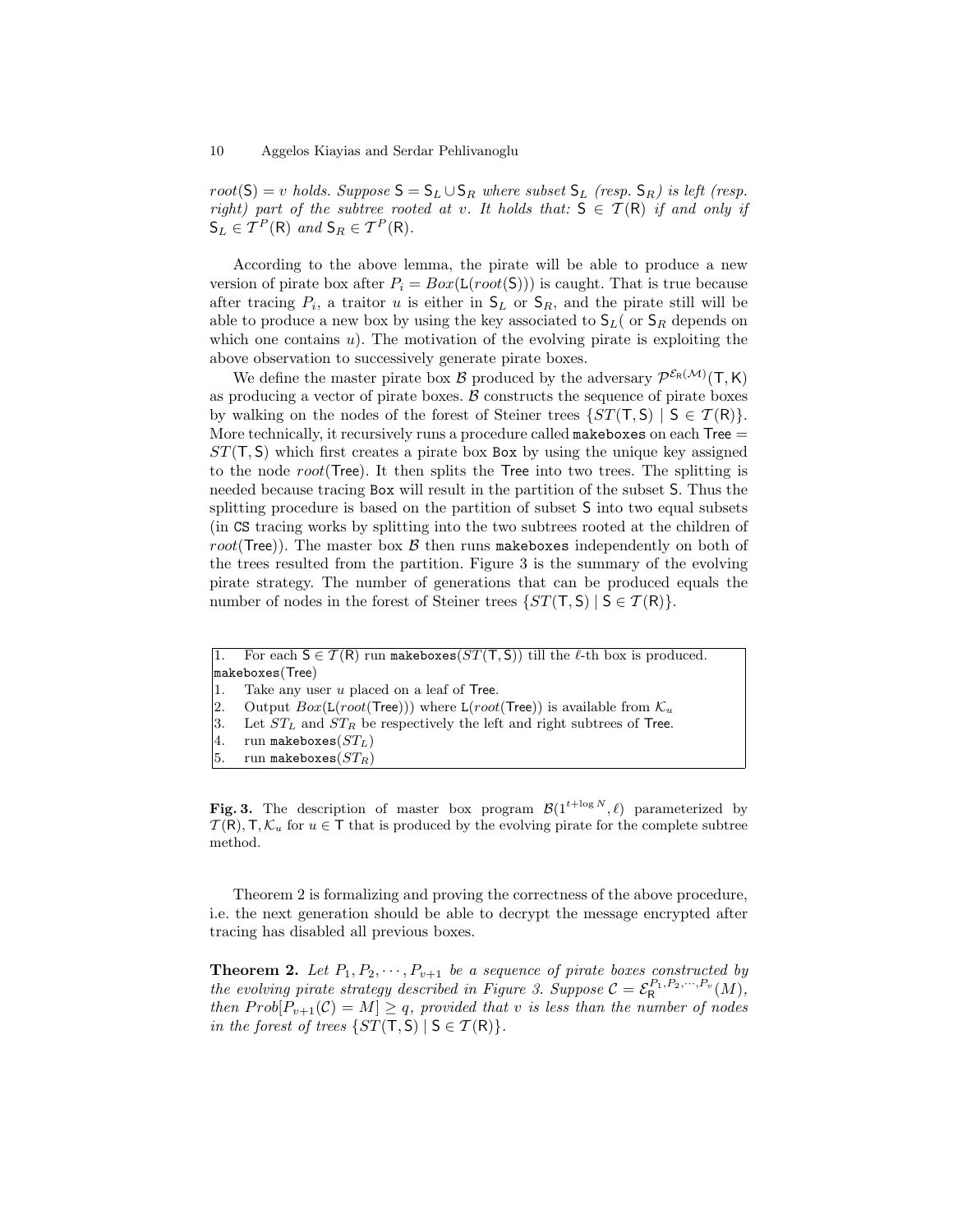**Leaking Incidents.** For the polynomial time adversary  $P$  described in Figure 3,  $PE_{\mathcal{P},\mathcal{L}}^{\mathsf{R}}(t)$  is the number of nodes in the forest of the Steiner trees of the traitors. Theorem 3 and Theorem 4 give some bounds on this quantity depending on the leaking incident.

**Theorem 3.** Let  $N$  be the set of  $N$  users represented by a full binary tree in the Complete Subtree method. For a given R, any leaking incident  $\mathcal L$  corrupting t users in a single subset  $S \in \mathcal{T}(R)$  enables an evolving pirate with respect to  $\mathcal{L}$ so that  $PE_{\mathcal{P},\mathcal{L}}^{\mathsf{R}}(t) \geq 2t - 2 + \log(|\mathsf{S}|/t).$ 

**Theorem 4.** Let  $N$  be the set of  $N$  users represented by a full binary tree. For a given R, there exists a leaking incident  $\mathcal L$  corrupting t users in a single subset  $S \in \mathcal{T}(\mathsf{R})$  so that  $PE_{\mathcal{P},\mathcal{L}}^{\mathsf{R}}(t) \geq 2t - 1 + t \log(|\mathsf{S}|/t).$ 



Fig. 4. The illustration of the bounds on the number of pirate boxes produced (a) All of the traitors are descendants of a same node with height  $log t$  (b) None of the paths with length  $\log(|S|/t)$  from leaves to the root intersect.

Figure 4 shows the cases where it is possible to achieve the bounds given in above two theorems. Figure 4(a) is yielding the bound in Theorem 3 and, Figure 4(b) is yielding the bound in Theorem 4. The maximum number of generations can be achieved following Figure 4(b) in a configuration of the system when there is no revoked user; in this case there is a single element in the partition, namely S containing N users. It follows that the pirate can produce up to  $t \log(N/t)$ generations and thus:

Corollary 1. The pirate evolution bound for the CS method satisfies  $evo[CS] \ge$  $t\log(N/t)$ .

## 3.3 Pirate Evolution for the Subset Difference Method

In this section we turn our attention to the Subset Difference (SD) method of [22] that is part of the AACS standard [1]. Compared to the Complete Subtree method, the subsets in the SD method are represented by pairs of nodes. We define the required notations as follows: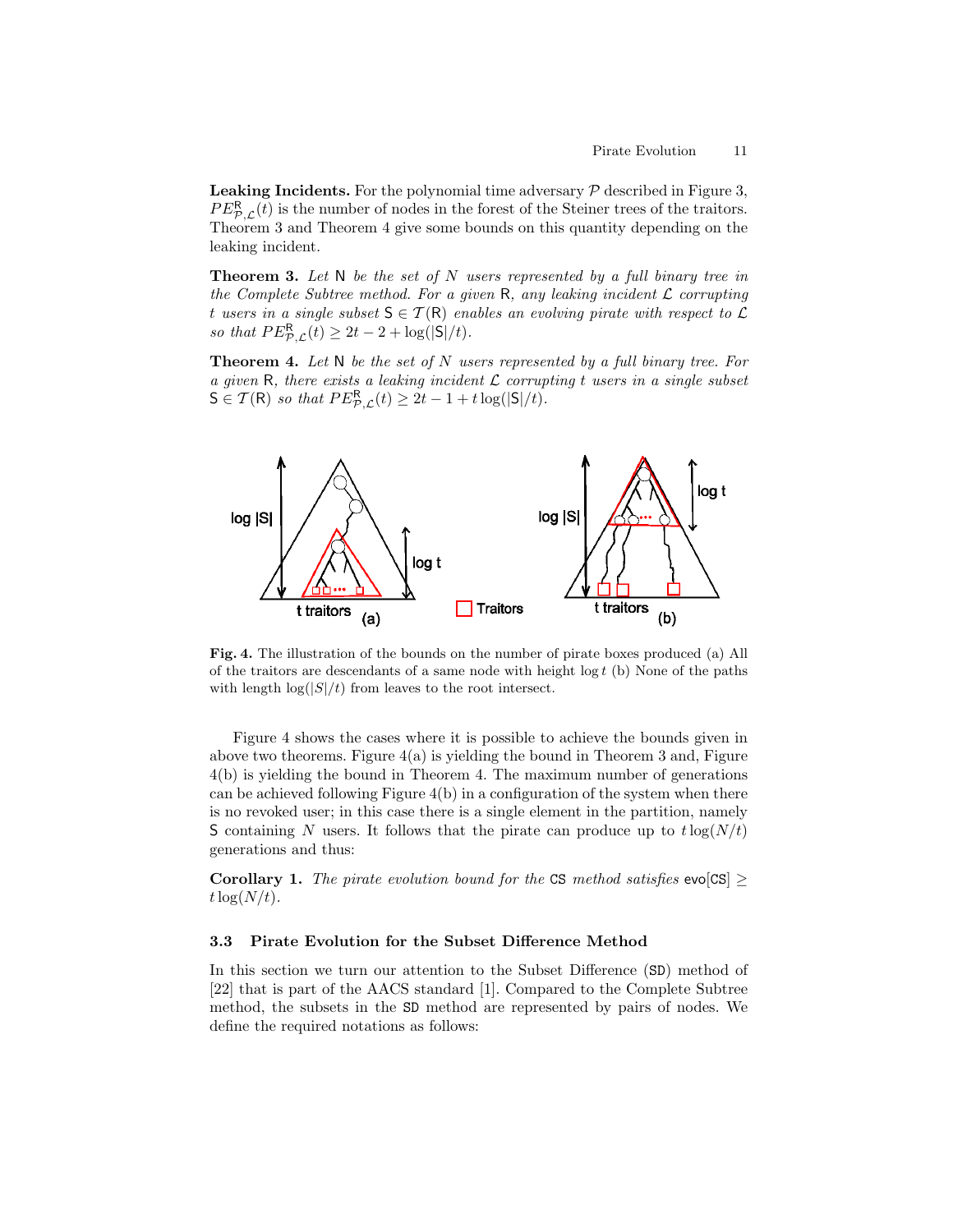**Definition 5.** Let  $S_{i,j} \in \{S_{i,j}\}_{(i,j)\in\mathcal{J}}$  be the set of all leaves in the subtree rooted at  $v_i$  but not of  $v_j$ . We define the function set :  $\{(v_i, v_j) \mid (i, j) \in \mathcal{J}\}\rightarrow$  ${S_{i,j}}_{(i,j)\in\mathcal{J}}$  such that the inverse function set<sup>-1</sup>() maps a subset to its corresponding pair of nodes. Since  $S_{i,j}$  is somehow related to a tree, we still use root( $S_{i,j}$ ) to output  $v_i$ . Suppose  $\mathsf{T} = \mathcal{L}(\mathcal{I}_1, \dots, \mathcal{I}, \mathsf{R})$ , then we say the Steiner tree  $ST(\mathsf{T}, v_i, v_j)$  is the minimal subtree of the binary tree rooted at  $v_i$ , excluding the descendants of  $v_j$ , that connects all the leaves in  $\top \cap set(v_i, v_j)$  and node  $v_j$ . A pirate box  $Box(v_i, v_j, \mathcal{K}_u)$  is a decoder that uses the key associated to set $(v_i, v_j)$  as inferred by the private data  $\mathcal{K}_u$  assigned to the user u. For simplicity, we also denote the pirate decoder by  $Box(v_i, v_j, u)$  (omitting  $\mathcal{K}_u$ ). By definition;  $Box(v_i, v_j, u)$  inverts  $\mathcal{E}_{\mathcal{S}}(\cdot)$  iff there exists a  $S \in \mathcal{S}$  such that  $set(v_i, v_j) = S$ holds.

The susceptibility of the SD method to pirate evolution relies on the following simple observation regarding the tracing algorithm and the way it operates on a given pirate box:

**Lemma 2.** For a given set of revoked users R let  $T^P(\mathsf{R})$  be the partition generated after tracing pirate box  $P = Box(v_i, v_j, u)$ . Suppose  $v_c$  is the child of  $v_i$ that is on the path from  $v_i$  to  $v_j$ ; note that in this case  $set(v_i, v_j) = set(v_i, v_c) \cup$  $set(v_c, v_j)$ . It holds that:  $set(v_i, v_j) \in \mathcal{T}(\mathsf{R})$  if and only if  $set(v_i, v_c) \in \mathcal{T}^P(\mathsf{R})$ and  $set(v_c, v_i) \in \mathcal{T}^P(\mathsf{R}).$ 

We will exploit the above lemma to successively generate pirate boxes. This is possible because after tracing  $P = Box(v_i, v_j, u)$ , the traitor u is still in one of the subsets in the partition  $\mathcal{T}^P(\mathsf{R})$ . We will present an evolving pirate strategy based on the forest of Steiner trees  $\{ST(\mathsf{T}, v_i, v_j) \mid set(v_i, v_j) \in \mathcal{T}(\mathsf{R})\}$  by walking on the paths of Steiner trees that will be predefined according to a scheduling of traitors. Unlike our evolving pirate strategy for the CS method, we are focusing on paths instead of nodes because of the inherent structure of the SD method and the way tracing works by merging subsets under a simple condition that is shown in lemma 3. The merging performed by NNL (whose main objective is to curb the ciphertext expansion) is, as we observe, an opportunity for pirate evolution as it leads to the reuse of some nodes in different pairs, i.e. different subsets in the collection  $\{S_{i,j}\}_{(i,j)\in\mathcal{J}}$ . In general, the merging will occur whenever it is allowed based on lemma 3 with the following exception:  $S_1$  will not be merged if the partition contains another subset  $S_2$  such that they have resulted from a split-up of a single subset at an earlier iteration of the subset-tracing procedure. The reader may refer to [22].

**Lemma 3.** Let  $V_i, v_1, v_2, \cdots v_d, V_j$  be any sequence of vertices which occur in this order along some root-to-leaf path in the tree corresponding to the subset  $set(V_i, V_j)$ , then  $set(V_i, V_j) = set(V_i, v_1) \cup set(v_1, v_2) \cup \cdots \cup set(v_d, V_j)$ .

According to the way tracing works on the SD, whenever the partition contains a series of subsets  $\{set(v_i, v_1), set(v_1, v_2), \cdots, set(v_d, v_j)\}$  they can potentially be merged using Lemma 3 into one single subset  $set(v_i, v_j)$ . To illustrate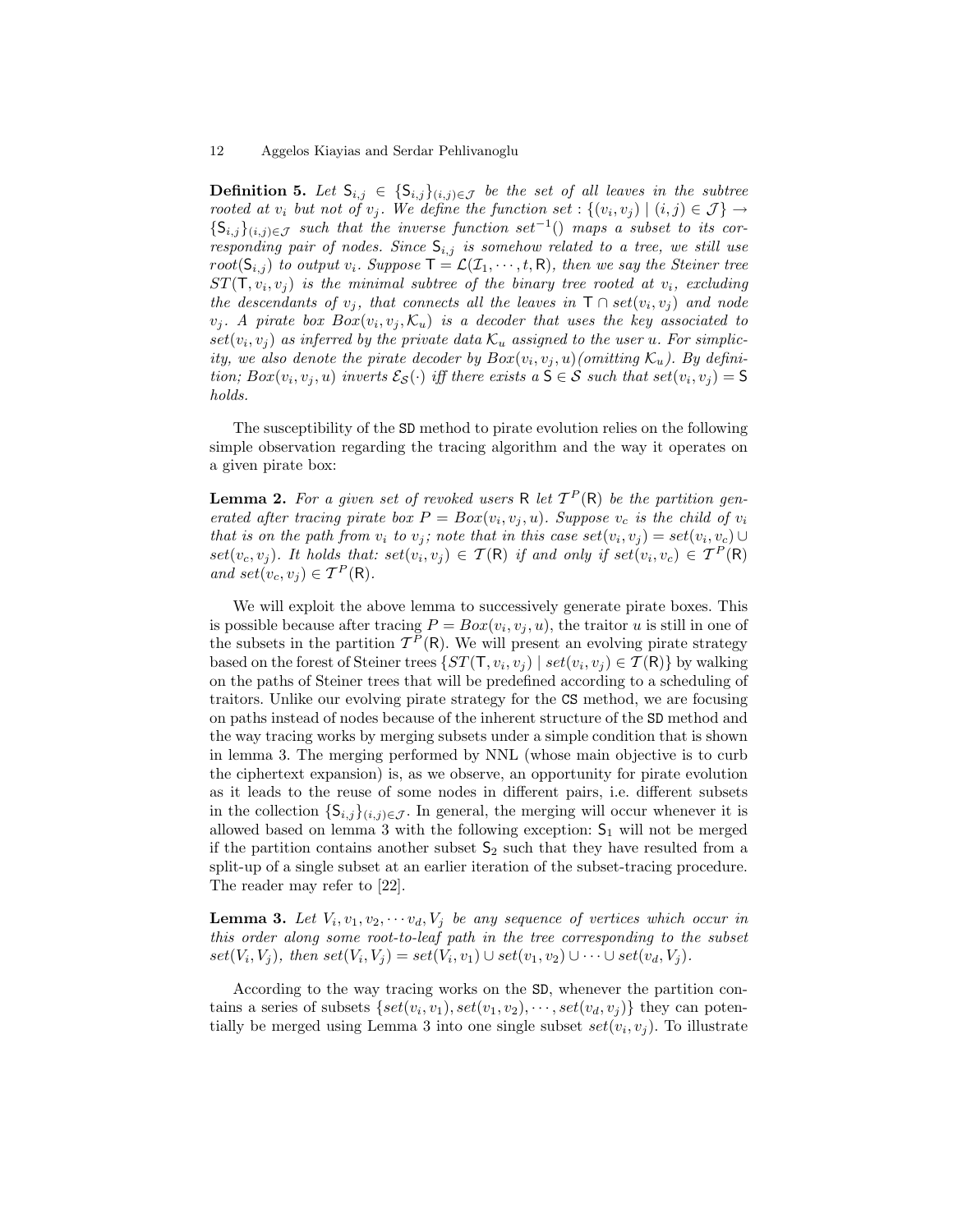how evolution for SD method works, we first give an example of a partition of non-revoked users and the set of traitors in Figure 5. Let's focus on the subset rooted at g that is magnified in Figure 6(a) and start creating pirate boxes.



Fig. 5. Subset Difference with cover and set of traitors

Suppose that the evolving pirate uses the keys of the traitor  $T_4$  first; the sequence of pirate boxes created until  $T_4$  is entirely revoked would be  $B_1 =$  $Box(1, 5, T_4), B_2 = Box(2, 5, T_4)$  and  $B_3 = Box(3, 5, T_4)$ . Due to lemma 2 tracing all these boxes would end up with revoking  $T_4$  and  $\mathcal{T}^{B_1,B_2,B_3}(\mathsf{R}) =$  $\{set(1, 2), set(2, 3)\}.$  Note that in light of lemma 3 the tracing algorithm will merge these two subsets to have the single subset  $set(1, 3)$  shown in Figure 6(b). This illustrates the fact that an evolving pirate against the SD method may use the keys of a traitor as many times as the height of the subset it belongs to without necessarily restricting the same opportunity for other traitors that are scheduled to be used later. Indeed, we can execute a pirate box construction using the keys of traitor  $T_3$  that would be as many as the height of the tree (compare this to the Complete Subtree method where this is not achievable and using the keys of one traitors strips the opportunity to use such keys for other traitors scheduled later). Proceeding with our example, the master pirate box  $\beta$  will now be able to create a pirate box  $Box(1, 3, T_3)$  (recall that  $\mathcal{T}^{B_1, B_2, B_3}(\mathsf{R}) = \{set(1, 3)\}\$  followed by another box  $Box(1, 2, T_3)$  and so on until  $T_3$  is entirely revoked. Even though we have the opportunity now to make more boxes per traitor compared to the complete subset method, special care is needed to choose the order with which we are expending the traitor keys as we will illustrate below. This is in sharp contrast to the complete subset method where the scheduling of traitors makes no difference in terms of the number of pirate box generations that the master box can spawn. To see the importance of scheduling the traitors appropriately, suppose that we use the traitor  $T_3$  first instead of  $T_4$ ; then, the sequence of pirate boxes created until  $T_3$  is entirely revoked would be  $B_1 = Box(1, 5, T_3), B_2 =$  $Box(1, 2, T_3), B_3 = Box(8, 9, T_3)$  and  $B_4 = Box(10, 12, T_3)$  (refer to figure 6(b) for the node numbering). Tracing all these boxes would end up with revoking  $T_3$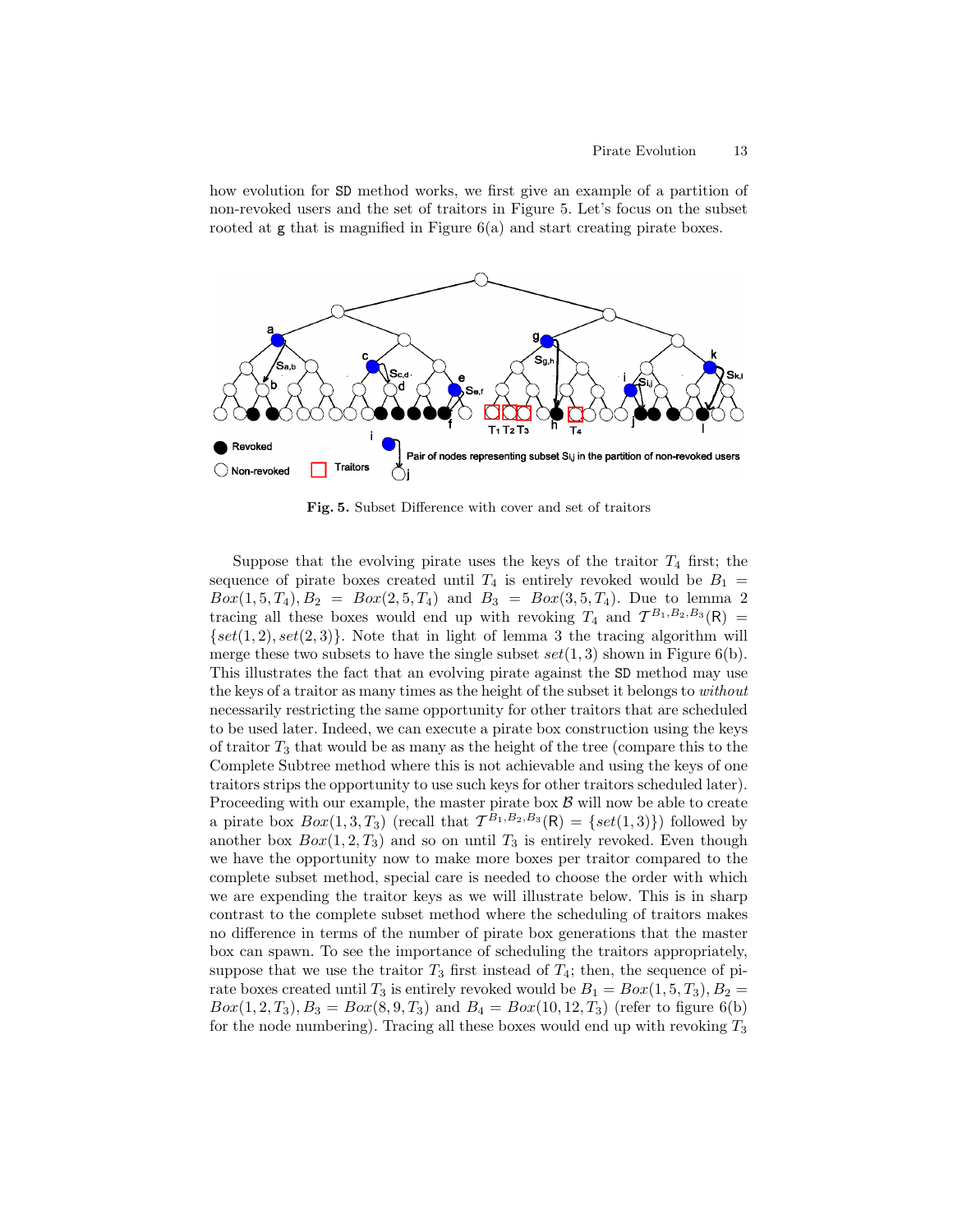

Fig. 6. (a) The subset  $S_{1,5}$  of Figure 5 that contains all the traitors. The master pirate box will start producing boxes according to this subset. (b) The partition after pirate evolution using  $T_4$  took place;  $T_4$  is revoked from the system. (c) The partition after pirate evolution using  $T_3$  took place;  $T_3$  is revoked from the system.

and  $\mathcal{T}^{B_1,B_2,B_3,B_4}(\mathsf{R}) = \{ set(2,5), set(8,10), set(10,11) \}.$  Note that this subset collection will also be merged by tracing algorithm, resulting the partition given in figure 6(c). The pirate then will be able to create a pirate box  $Box(2, 5, T_4)$ and so on until  $T_4$  is revoked. Observe that now  $T_4$  is isolated in its own subtree, and the master pirate box will be able to make fewer boxes using the keys of  $T_4$ . Thus, it would have been preferable to start the pirate evolution with traitor T4.

We observe that the evolving pirate strategy can be based on a representation of the Steiner tree by means of paths hanging off each other hierarchically such that each path stems from an internal node to a traitor placed on a leaf. Each time we choose a traitor, we actually choose a path to walk on to construct pirate boxes. We observe two criteria to maximize the number of pirate decoders. (1) Once a traitor is revoked, we choose a shortest path hanging off the path containing the recently revoked traitor. (2) If there are more than one shortest path, a path with large number of paths hanging off itself would be preferable. Choosing a traitor amounts to choosing a path according to this criteria (in a recursive way). In the next paragraphs we formalize these observations. We introduce a special annotation of the Steiner Tree  $ST(\mathsf{T}, u, v)$ , where  $set(u, v)$  is one of the subsets in the partition, that will enable us to choose the best ordering of the traitors.

**Definition 6.** A traitor annotation of a Steiner tree  $ST(T, u, v)$  is the mapping from its nodes to  $\mathsf{T}\cup\{\perp\}$  that is defined in Figure 7. We say  $ST(\mathsf{T},u,v)$  is annotated by f. Denote the parent of a node v by parent $(v)$ , the sibling by sibling $(v)$ , the height by height(v). We define the rank of a traitor s given an annotation f as the number of nodes with 2 children that are annotated by s. We denote the rank of  $s \in \mathsf{T}$  by rank(s). Given a Steiner tree ST annotated by f, for any  $u \in \mathsf{T}$ the u-path(ST) is the path that is made out of all nodes that are annotated by u. Similarly, we define ⊥-path(ST) and further we call it as the basic path of the tree ST. We denote u-path(ST) by a vector of nodes, u-path(ST)= $\langle v_1, v_2, \cdots v_s \rangle$ where  $v_i = parent(v_{i+1})$  for  $0 < i < s$  and  $u = f(v_i)$ ; we also denote  $v_1$  and  $v_s$ in this path by  $top_f(u)$  and bottom  $_f(u)$  respectively.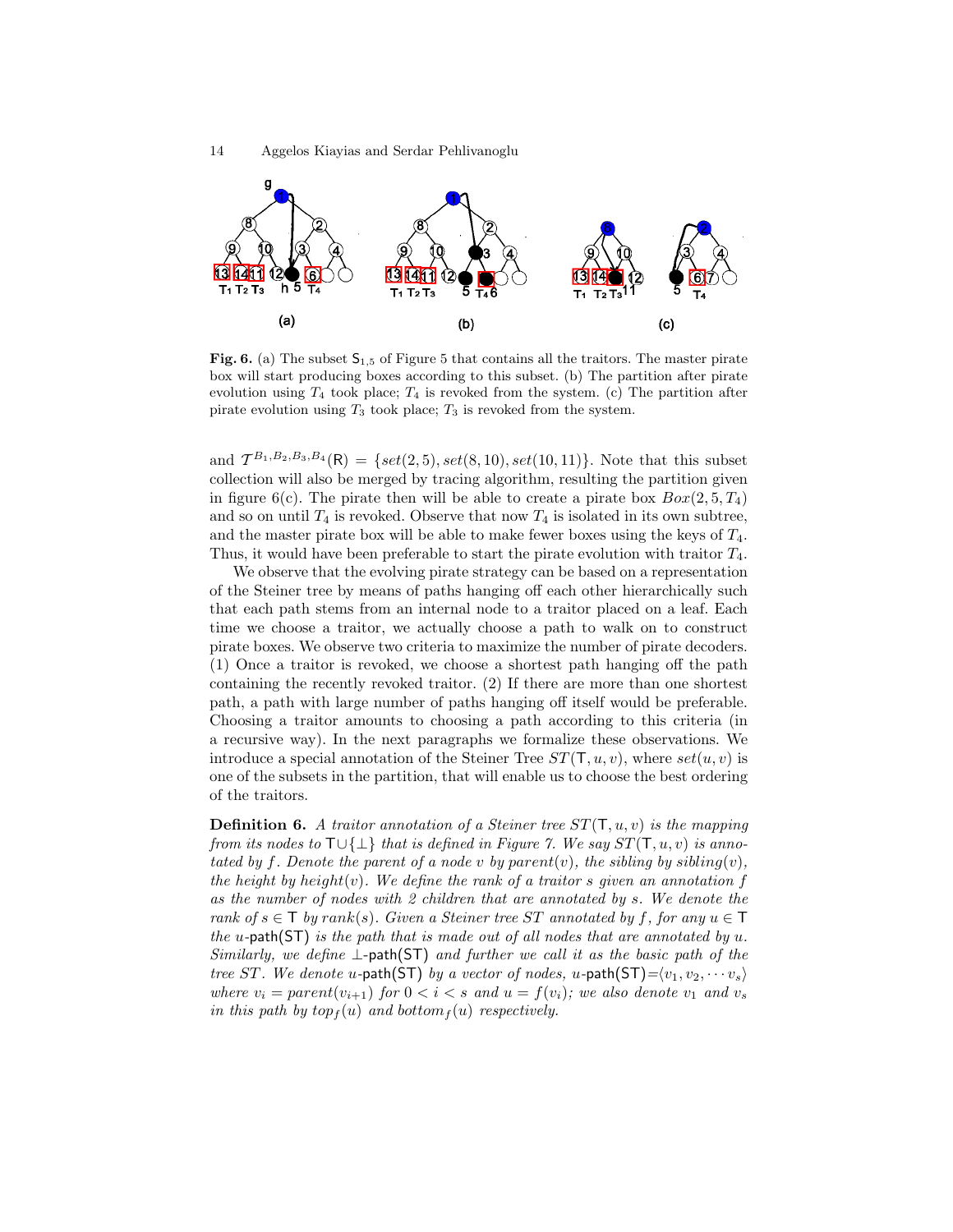annotation(Tree  $ST(T, i, j)$ ) Initially annotate each leaf l with its corresponding traitor  $u \in T$ , i.e.  $f(l) = u$  $rank(u) = 0$ , for each  $u \in T$  $f(j) = \perp$  and  $rank(\perp) = 0$ . Annotate each node from bottom to top by following rule:  $f(parent(v)) =$  $\sqrt{2}$  $\frac{1}{2}$  $\mathbf{I}$  $f(v)$  sibling(v)  $\notin$  Tree  $\vee$   $f(v) = \perp$  $f(v)$   $rank(f(v)) \ge rank(f(sibling(v)))$  $f(sibling(v))$  otherwise  $\mathcal{L}$  $\overline{\mathcal{L}}$ ; update  $rank(f(parent(v))) = rank(f(parent(v))) + 1$  if  $sibling(v) \in Tree$ output  $f$ 

Fig. 7. Computing the traitor annotation for a given Steiner tree

Lemma 4. For a given set of revoked users R and the set of traitors T, let  $\textsf{Tree} = \textit{ST}(\textsf{T}, v_i, v_j) \in \{\textit{ST}(\textsf{T}, g, r) \,\mid\, \textit{set}(g, r) \in \textsf{T}(\textsf{R})\}$  be one of the Steiner trees. Consider the annotation of Tree given in Figure 7. Suppose the shortest path hanging off the  $\bot$ -path(Tree) is annotated by u. Let  $u_1 = top_f(u)$  and  $u_s =$ bottom<sub>f</sub>(u) where s is the length of the u-path(Tree). It holds that: (1) There exists a sequence of pirate boxes  $B_1, B_2, \cdots B_k$ , each using a private key derived from  $\mathcal{K}_u$  where  $k = height(\text{Tree}) + A_u$  and  $A_u \in \{0,1\}$  such that  $A_u = 1$  if and only if sibling(u<sub>1</sub>) has a single child in Tree. (2)  $T^{B_1,B_2,\cdots B_k}(R) = \{T(R) \setminus R\}$  $set(v_i, v_j) \cup \{set(v_i, parent(u_1)), set(u_1, u_s)\}.$ 

We next describe our evolving pirate strategy against the SD method. We define the master pirate box  $\mathcal B$  produced by the adversary  $\mathcal P^{\mathcal E_R(\mathcal M)}(T,K)$  as follows: B recursively runs a procedure for each subset  $S = set(v_i, v_j) \in \mathcal{T}(R)$ which is called makeboxes, with input the traitor annotated Steiner tree Tree =  $ST(\mathsf{T}, v_i, v_j)$ . Observe below that whenever the recursive call is made, the annotation of Tree satisfies that the root is annotated with ⊥. The basic procedure works as follows:

The root  $v_i$  is annotated as  $\bot$ . Let u-path(Tree)= $\langle u_1, u_2, \cdots u_s \rangle$  be the shortest path hanging off the ⊥-path(Tree). The master box  ${\cal B}$  constructs  $Box(v_i,v_j,u)$ and more pirate decoders by applying lemma 2. After creating pirate boxes as many as the height of Tree (plus one possibly if  $A_u = 1$ , cf. lemma 4), the traitor  $u$  will be entirely revoked by the system. Lemma 4 tells us that the partition after revoking u will include the subsets  $set(v_i, parent(u_1))$  and  $set(u_1, u_s)$ . We update the path  $\langle u_1, u_2, \cdots u_s \rangle$  in  $ST(T, u_1, u_s)$  by annotating it  $\bot$  since u is no more in  $(set(u_1, u_s))$ . The master box  $\beta$  then runs makeboxes independently on both of the trees  $ST(\mathsf{T}, v_i, parent(u_1))$  and  $ST(\mathsf{T}, u_1, u_s)$ . Refer to figure 8 for the detailed specification of the evolving pirate strategy.

In the following theorem we prove the correctness of the strategy, i.e. that each box will decrypt the ciphertexts that are generated assuming all previous boxes are traced. We also show the maximum number of pirate decoders that can be created.

**Theorem 5.** Let  $P_1, P_2, \cdots, P_{k+1}$  be a sequence of pirate boxes constructed by the pirate evolution strategy described in Figure 8. Suppose  $C = \mathcal{E}_{\mathsf{R}}^{P_1, P_2, \cdots, P_k}(M)$ ,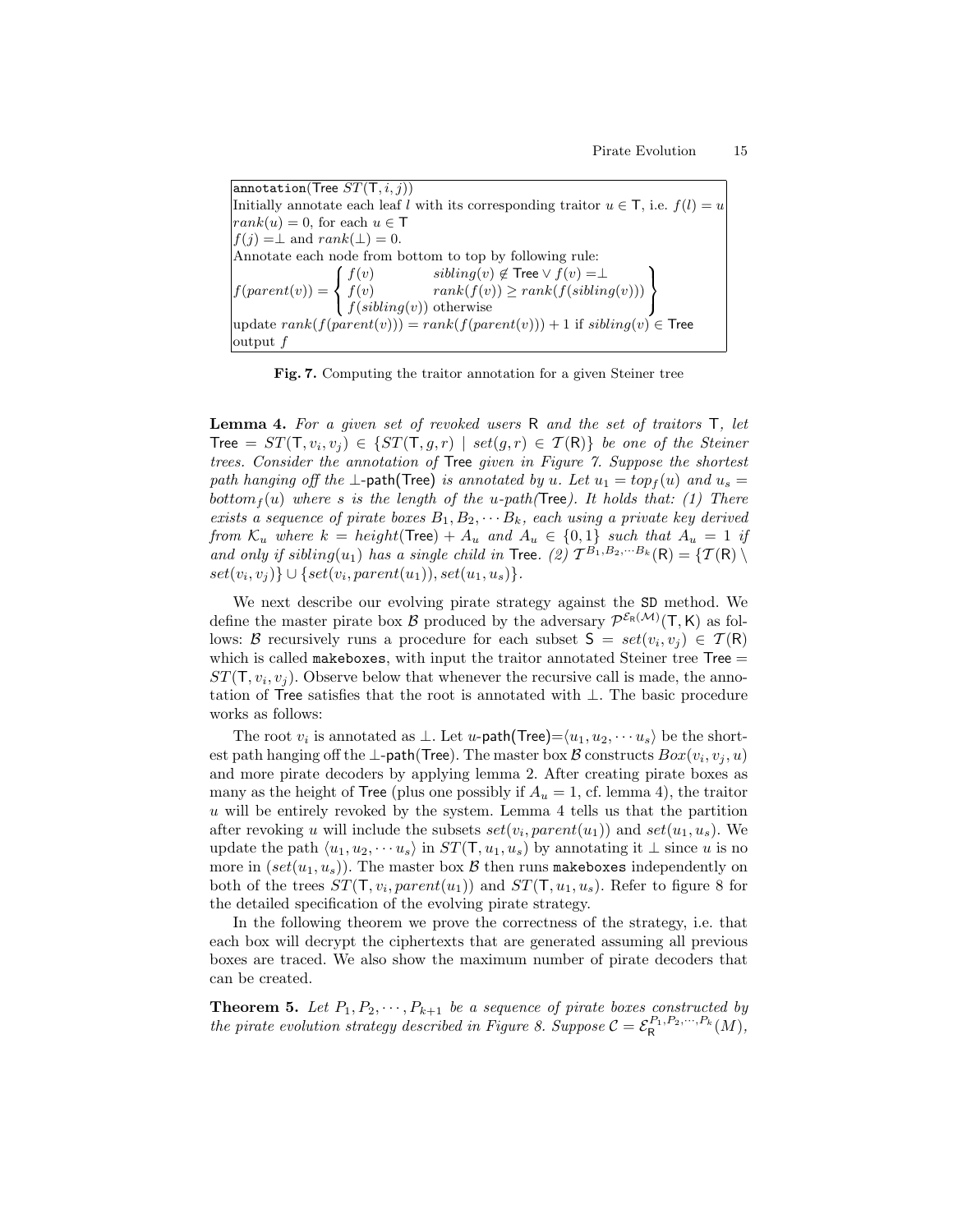1. For each  $S_{i,j} = set(v_i, v_j) \in \mathcal{T}(\mathsf{R})$ 2. Compute  $f = \text{annotation}(ST(\mathsf{T}, v_i, v_j))$ 3. Run makeboxes( $ST(T, v_i, v_j)$ , f) till the  $\ell$ -th pirate box is produced.  $\vert$ makeboxes(Tree, annotation  $f$ ) 1. Let  $\perp$ -path in Tree be  $\langle k_1, k_2, \cdots k_m \rangle$ . Note that  $k_1 = v_i$  and  $k_m = v_j$ 2. Choose the shortest path hanging off the ⊥-path, i.e. pick  $l = \max(l : sibling(k_l) \in$ **Tree**) to use the keys of traitor  $u = f(\text{sibling}(k_l))$ ; if no such path exists, exit. 3. Denote *u*-path by  $\langle u_1, u_2, \cdots u_s \rangle$ 4. Output  $Box(k_1, k_m, u), Box(k_2, k_m, u), \cdots Box(k_{l-1}, k_m, u)$ 5. Output  $Box(k_{l-1}, k_l, u)$  iff  $l < m$ . 6. Output  $Box(u_1, sibling(u_2), u), Box(u_2, sibling(u_3), u), ...Box(u_{s-1}, sibling(u_s), u)$ 8. Update  $f(u_i) = \perp$ , for  $0 < i \leq s$ 9. makeboxes $(ST(T, u_1, u_s), f)$  $|10.$  makeboxes $(ST(\mathsf{T}, k_1, k_{l-1}), f)$ 

Fig. 8. The description of master box program  $\mathcal{B}(1^{t+\log N}, \ell)$  parameterized by  $\mathcal{T}(\mathsf{R}), \mathsf{T}$ ,  $\mathcal{K}_u$  for  $u \in \mathsf{T}$  that is produced by the evolving pirate for the Subset Difference method.

then  $Prob[P_{k+1}(C) = M] \geq q$ , provided that

$$
k < \sum_{set(v_i, v_j) \in \mathcal{T}(\mathsf{R})} \left( rank(\bot) \cdot height(v_i) + \sum_{u \in \mathsf{T} \cap set(v_i, v_j)} C_u + A_u \right)
$$

where  $C_u = rank(u) \cdot | u$ -path $(ST(T, v_i, v_j)) |$ .

**Leaking Incidents.** For the evolving pirate  $P$  described in Figure 8, the value of  $PE_{\mathcal{P},\mathcal{L}}^{\mathsf{R}}(t)$  follows from theorem 5. Theorem 6 gives some bounds on this quantity depending on the leaking incident for the SD method.

**Theorem 6.** Let  $N$  be the set of  $N$  users represented by a full binary tree in the SD method. For a given R, there exists a leaking incident  $\mathcal L$  corrupting t users in  $S \in \mathcal{T}(\mathsf{R})$  (for simplicity assume S is complete subset, and thus  $\log |\mathsf{S}|$  is an integer), that enables an evolving pirate with respect to  $\mathcal L$  so that

$$
PE_{\mathcal{P}, \mathcal{L}}^{\mathsf{R}}(t) = \left\{ \begin{aligned} & t \log |\mathsf{S}|, & t \le \log |\mathsf{S}| + 1 \\ & t \log(\frac{|\mathsf{S}|}{2^m}) + 2^m \log(\frac{|\mathsf{S}|}{2^{m-3}}) - \log |\mathsf{S}| - 3, \end{aligned} \right. \\ t \in \left\{ 2^{m-1} \log(\frac{|\mathsf{S}|}{2^{m-2}}) + 1, \dots, 2^m \log(\frac{|\mathsf{S}|}{2^{m-1}}) \right\} \text{ for } 0 < m < \log |\mathsf{S}|
$$

To see the above existence result, consider the following: our goal is to choose t traitors in the set S. Once a leaf is chosen in a complete subtree to place a traitor, we will next choose to place other traitors in the subtrees hanging off the path of that traitor.The first traitor chosen in each hanging subtree, it contributes to the number  $PE_{\mathcal{P},\mathcal{L}}^{\mathsf{R}}(t)$  as many pirate generations as the height of the tree (say  $h = \log |S|$ ). After this first stage of placement, we have h subtrees each containing one traitor and each have different heights. We recursively place the remaining traitors in these subtrees by using the highest possible subtrees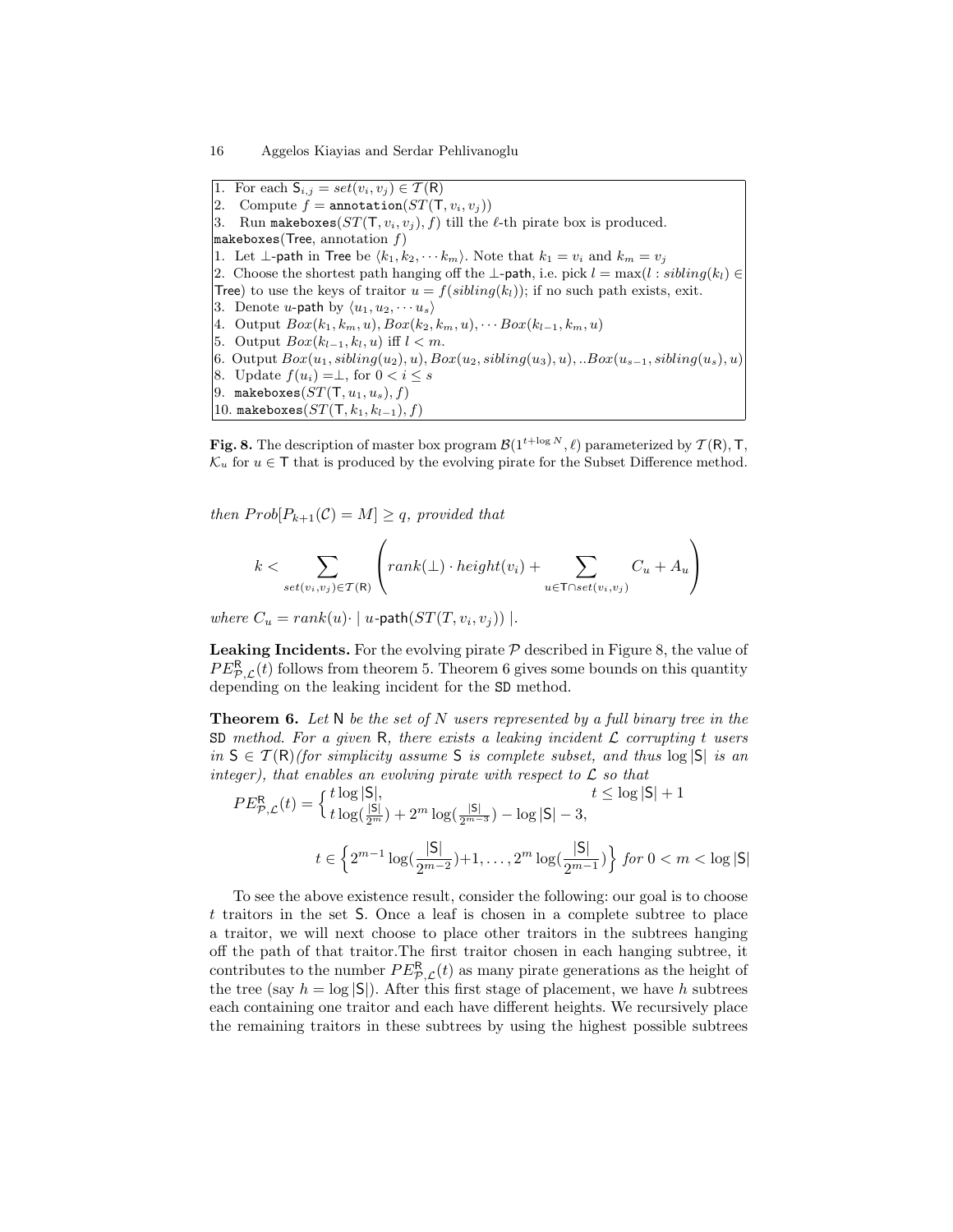first. In short, we can think of the leaking incident of theorem 6 as follows: the first traitor is placed in an arbitrary leaf; then,  $h$  stages follow: in stage  $m$ (where  $m = 0, \ldots, h - 1$ ), the remaining traitors are placed on the subtrees of height  $h - m$ . At stage  $m > 0$  we can place  $2^{m-1}(h - m)$  traitors (where we place h traitors at stage 0). By the end of stage  $m$  we will have already placed  $2^m \log(\frac{|S|}{2^{m-1}})$  traitors. Note that a traitor placed at stage m will contribute  $h-m$ pirate boxes following our evolving pirate strategy. The formula in theorem 6 gives the sum of all pirate generations for each traitor.

The maximum number of generations can be achieved following the leaking incident of Theorem 6 in a configuration of the system when there is no revoked user; in this case there is a single element in the partition, namely S containing N users. The corollary below follows easily from theorem 6.

**Corollary 2.** The pirate evolution bound for the SD method satisfies  $\text{evo}[\text{SD}] \geq$  $t \log N$  for  $t \leq \log N$ . It also satisfies that  $\text{evo}[\texttt{SD}] \geq t \frac{\log N}{2}$  for  $t \leq \sqrt{N} \cdot \frac{\log N}{2}$ .

Relation to the AACS. The AACS standard for Blue-Ray disks and HD-DVDs uses the SD method with  $N = 2^{31}$  nodes. It follows that a leaking incident with t traitors enables our evolving pirate strategy to generate up to  $31 \cdot t$  generations of pirate boxes in the case that the system has an initial state of ciphertexts with a single element in the partition; note that if the starting configuration of the system has more elements in the partition  $(e.g., 2<sup>8</sup>$  elements each corresponding to  $2^{23}$  users) the total number of generations would be  $23 \cdot t$  for  $t \leq 23$ , and so on.

# References

- 1. AACS Specifications, 2006 http://www.aacsla.com/ specifications/.
- 2. D. Boneh and M. Franklin, An Efficient Public-Key Traitor Tracing Scheme, CRYPTO '99, LNCS 1666 Springer 1999. pp. 338-353.
- 3. D. Boneh, A. Sahai and B. Waters, Fully Collusion Resistant Traitor Tracing with Short Ciphertexts and Private Keys. EUROCRYPT 2006,LNCS 4004, pp. 573-592.
- 4. D. Boneh and J. Shaw, Collusion-Secure Fingerprinting for Digital Data, IEEE Transactions on Information Theory, Vol. 44(5) pp. 1897-1905, 1998.
- 5. H. Chabanne, D. Hieu Phan and D. Pointcheval, Public Traceability in Traitor Tracing Schemes, EUROCRYPT 2005, LNCS 3494 Springer 2005, pp. 542-558.
- 6. B. Chor, A. Fiat, and M. Naor, Tracing Traitors, CRYPTO '94, LNCS 839 Springer 1994, pp. 257-270.
- 7. B. Chor, A. Fiat, M. Naor, and B. Pinkas, Tracing Traitors, IEEE Transactions on Information Theory, Vol. 46, 3, 893-910, 2000.
- 8. Y. Dodis, N. Fazio: Public Key Broadcast Encryption for Stateless Receivers.Security and Privacy in Digital Rights Management,DRM 2002, Revised Papers, pp. 61-80.
- 9. Y. Dodis, N. Fazio, A. Kiayias, M. Yung: Scalable public-key tracing and revoking, PODC 2003, Proceedings of the Twenty-Second ACM Symposium on Principles of Distributed Computing (PODC 2003), July 13-16, 2003, Boston, Massachusetts.
- 10. A. Fiat, M. Naor: Broadcast Encryption. CRYPTO '93, LNCS 773 Springer 1994.